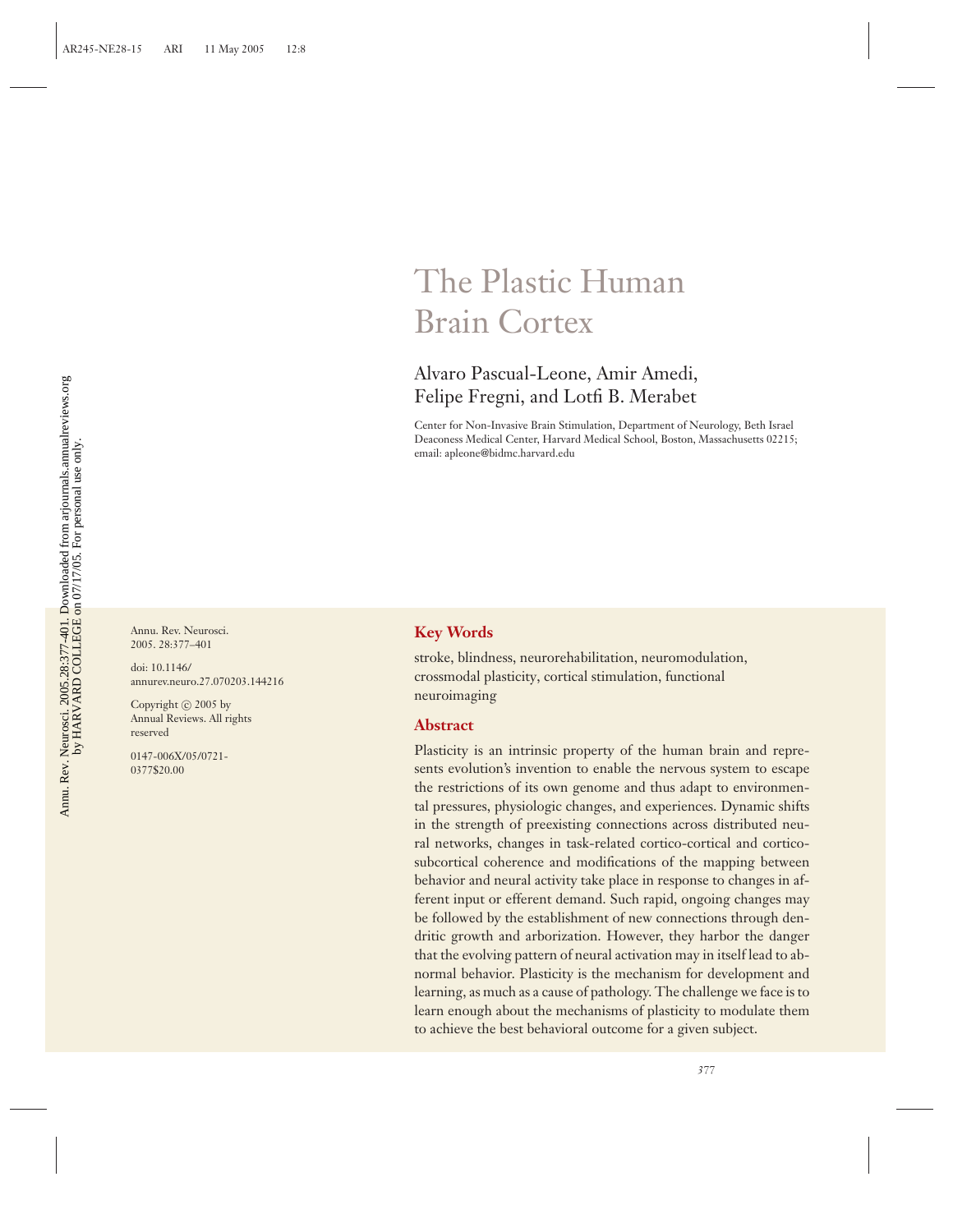### **Contents**

| THE CONCEPT OF PLASTICITY 378    |     |
|----------------------------------|-----|
|                                  |     |
| THE RAPIDLY SHIFTING             |     |
| <b>MAPPING BETWEEN BRAIN</b>     |     |
| <b>ACTIVITY AND BEHAVIOR 382</b> |     |
| THE RISK OF CHANGE AND           |     |
| THE OPPORTUNITY FOR              |     |
| INTERVENTION                     | 383 |
| PLASTICITY IN THE SETTING        |     |
| OF BRAIN INJURY  384             |     |
| THE OCCIPITAL CORTEX IN          |     |
|                                  |     |
| <b>UNMASKING CONNECTIONS:</b>    |     |
| <b>THE BLINDFOLD</b>             |     |
|                                  | 390 |
| <b>ESTABLISHING NEW</b>          |     |
| <b>CONNECTIONS: OCCIPITAL</b>    |     |
| <b>ACTIVATION IN</b>             |     |
| <b>HIGH-LEVEL COGNITIVE</b>      |     |
|                                  |     |
| <b>DRAWING CONCLUSIONS</b>       |     |
| <b>FROM THE BLINDFOLDED</b>      |     |
| AND THE BLIND 392                |     |
| SUMMARY                          | 395 |

## **THE CONCEPT OF PLASTICITY**

"Plastic" is derived from the Greek word πλαστόσ (plastos), which means molded. According to the Oxford English Dictionary, being plastic refers to the ability to undergo a change in shape. William James (1890) in *The Principles of Psychology* was the first to introduce the term plasticity to the neurosciences in reference to the susceptibility of human behavior to modification.

Plasticity [...] means the possession of a structure weak enough to yield to an influence, but strong enough not to yield all at once. Each relatively stable phase of equilibrium in such a structure is marked by what we may call a new set of habits. Organic matter, especially nervous tissue, seems endowed with a very extraordinary degree of plasticity of this sort; so that we may without hesitation lay down as our first proposition the following, that the phenomena of habit in living beings are due to the plasticity. (p. 68)

Some years later, Santiago Ramón y Cajal (1904) in the *Textura del Sistema Nervioso* argued that behavioral modifiability must have an anatomical basis in the brain and thus extended the notion of plasticity to the neural substrate. Considering the acquisition of new skills, Cajal wrote

La labor de un pianista [...] es inaccesible para el hombre ineducado ya que la adquisición de nuevas habilidades requiere muchos años de práctica mental y física. Para entender plenamente este complejo fenómeno se hace necesario admitir, además del refuerzo de vias orgánicas preestablecidas, la formación de vias nuevas por ramificación y crecimiento progresivo de la arborización dendrítica y terminales nerviosas. $^{1}$  (p. 296)

We argue that plasticity is an intrinsic property of the nervous system retained throughout a lifespan and that it is not possible to understand normal psychological function or the manifestations or consequences of disease without invoking the concept of brain plasticity. The brain, as the source of human behavior, is by design molded by environmental changes and pressures, physiologic modifications, and experiences. This is the mechanism for learning and for growth and development—changes in the input of any neural system, or in the targets or demands of its efferent connections, lead to system

<sup>&</sup>lt;sup>1</sup>The labor of a pianist [ $\dots$ ] is inaccessible for the uneducated man as the acquisition of new skill requires many years of mental and physical practice. In order to fully understand this complex phenomenon it becomes necessary to admit, in addition to the reinforcement of pre-established organic pathways, the formation of new pathways through ramification and progressive growth of the dendritic arborization and the nervous terminals.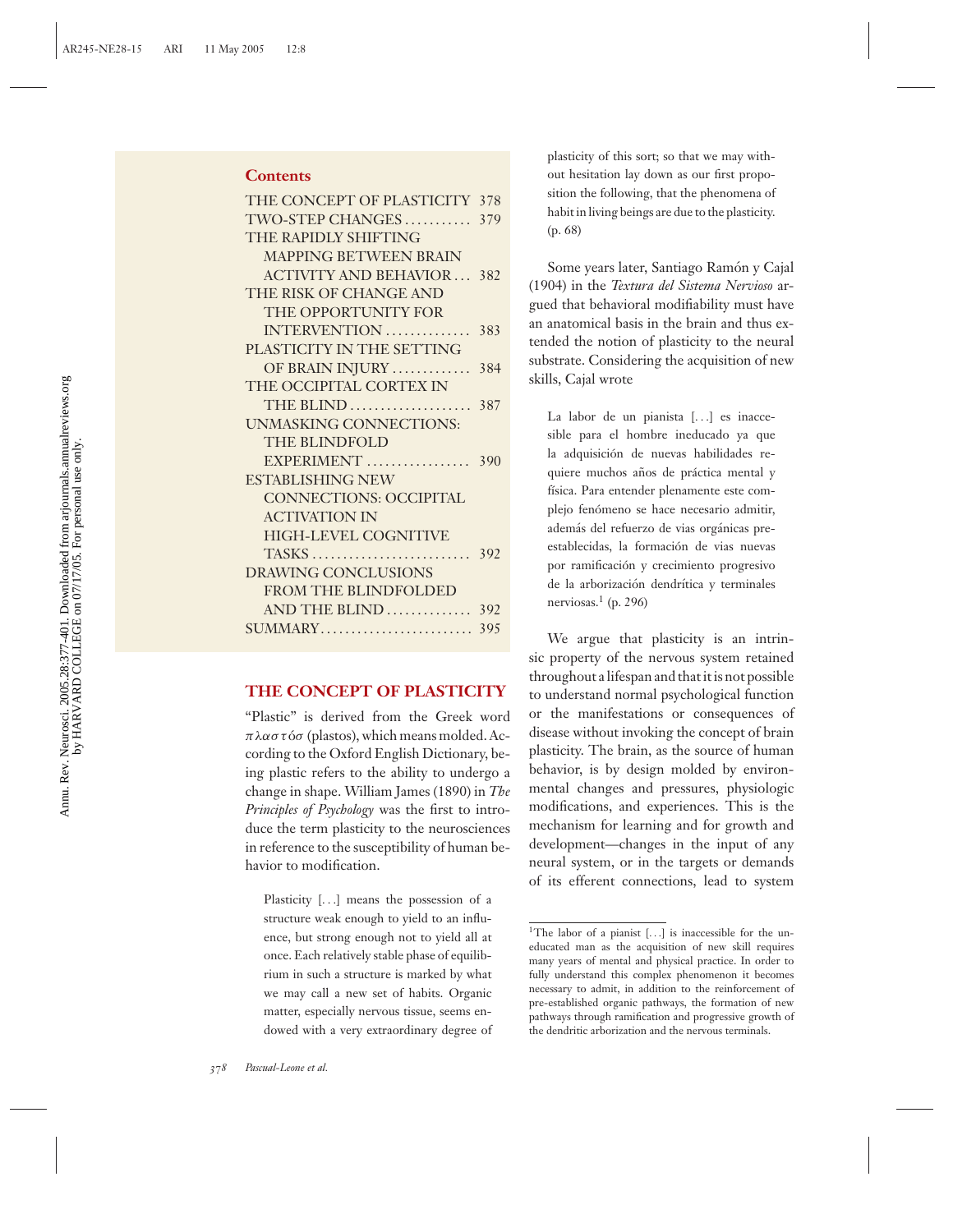reorganization that might be demonstrable at the level of behavior, anatomy, and physiology and down to the cellular and molecular levels.

Therefore, plasticity is not an occasional state of the nervous system; instead, it is the normal ongoing state of the nervous system throughout the life span. A full, coherent account of any sensory or cognitive theory has to build into its framework the fact that the nervous system, and particularly the brain, undergoes continuous changes in response to modifications in its input afferents and output targets. Implicit to the commonly held notion of plasticity is the concept that there is a definable starting point after which one may be able to record and measure change. In fact, there is no such beginning point because any event falls upon a moving target, i.e., a brain undergoing constant change triggered by previous events or resulting from intrinsic remodeling activity. We should not therefore conceive of the brain as a stationary object capable of activating a cascade of changes that we call plasticity, nor as an orderly stream of events driven by plasticity. Instead we should think of the nervous system as a continuously changing structure of which plasticity is an integral property and the obligatory consequence of each sensory input, motor act, association, reward signal, action plan, or awareness. In this framework, notions such as psychological processes as distinct from organic-based functions or dysfunctions cease to be informative. Behavior will lead to changes in brain circuitry, just as changes in brain circuitry will lead to behavioral modifications.

The mapping between behavioral modifiability (James 1890) and brain plasticity (Cajal 1904) is not one to one. Therefore, depending on the circumstances, neural plasticity can confer no perceptible change in the behavioral output of the brain, can lead to changes demonstrated only under special testing conditions, or can cause behavioral changes that may force the patient to seek medical attention. There may be loss of a previously acquired behavioral capacity, release of behaviors normally suppressed in the uninjured brain, takeover of lost function by neighboring systems (albeit perhaps incompletely or via different strategies and computations), or the emergence of new behaviors that may prove adaptive or maladaptive for the individual. Plasticity at the neural level does not speak to the question of behavioral change and certainly does not necessarily imply functional recovery or even functional change. The challenge we face is to learn enough about the mechanisms of plasticity and the mapping relations between brain activity and behavior to be able to guide it, suppressing changes that may lead to undesirable behaviors while accelerating or enhancing those that result in a behavioral benefit for the subject or patient.

In this review we first discuss mechanisms of plasticity and strategies for its modulation in the motor system during the acquisition of motor skills and the recovery of function after a stroke. Then we focus on crossmodal plasticity following sensory loss, i.e., blindness, to illustrate the fundamental nature of plasticity and emphasize the principles that are applicable across systems.

#### **TWO-STEP CHANGES**

Cajal (1904) predicted that with the acquisition of new skills the brain would change through rapid reinforcement of preestablished organic pathways and later formation of new pathways. We hypothesize that the first of these processes is in fact a necessary requirement for the development of the second. Formation of new pathways is possible only following initial reinforcement of preexistent connections. Therefore, the scope of possible plastic changes is defined by existing connections, which are the result of genetically controlled neural development and are ultimately different across individuals. Reinforcement of existing connections, on the other hand, is the consequence of environmental influences, afferent input, and efferent demand.

These two steps of plasticity are illustrated by the following experiment (Pascual-Leone 1996, Pascual-Leone et al. 1995). Normal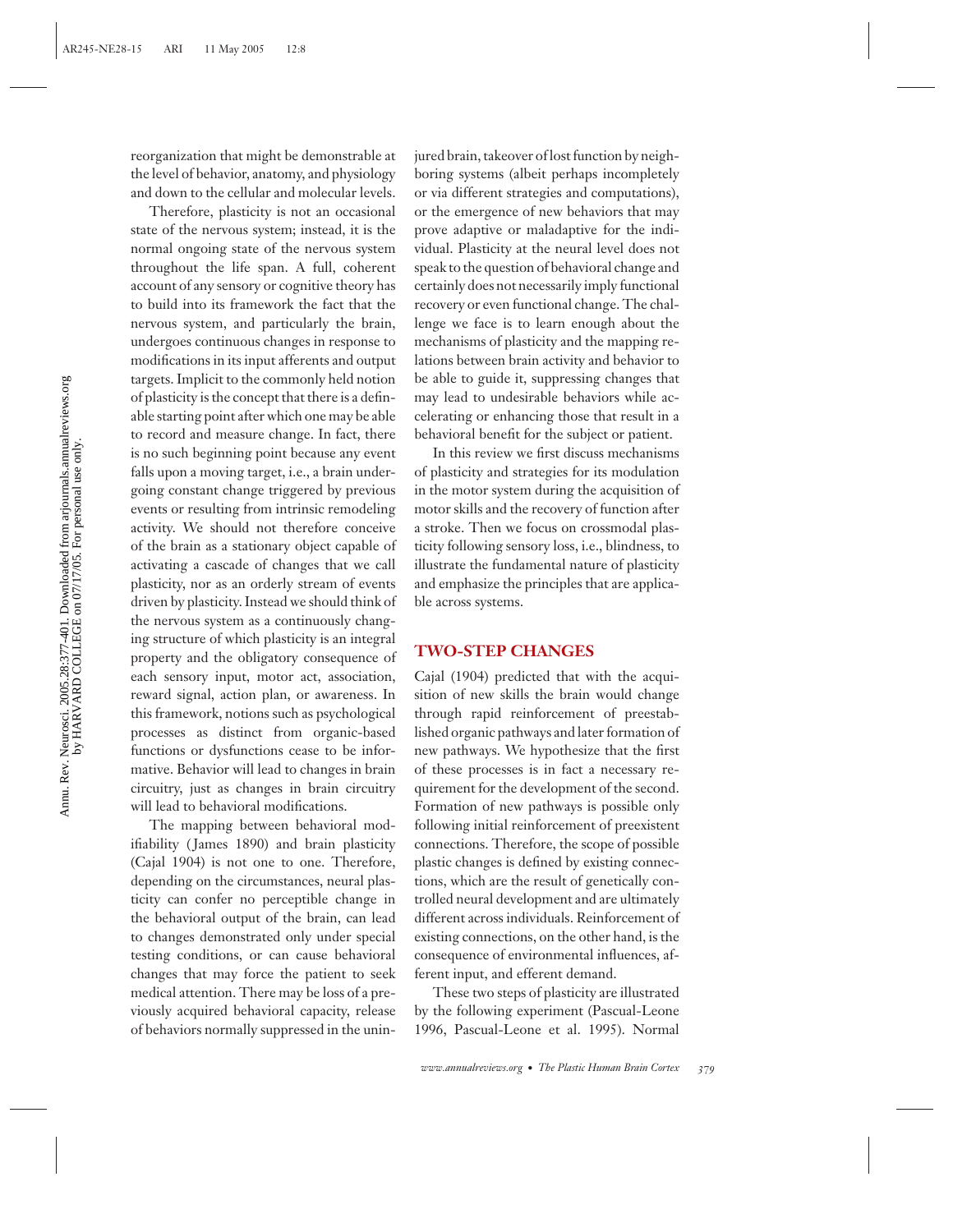subjects were taught to perform with one hand a five-finger exercise on a piano keyboard connected via computer musical interface. The subjects were instructed to perform the sequence of finger movements fluently, without pauses, and without skipping any keys, while paying particular attention to keeping the interval between the individual key presses constant and the duration of each key press the same. A metronome gave a tempo of 60 beats per minutes for which the subjects were asked to aim, as they performed the exercise under auditory feedback. Subjects were studied on five consecutive days, and each day they had a two-hour practice session followed by a test. The test consisted of the execution of 20 repetitions of the five-finger exercise. The number of sequence errors decreased, and the duration, accuracy, and variability of the intervals between key pushes (as marked by the metronome beats) improved significantly over the course of the five days. Before the first practice session on the first day of the experiment and daily thereafter, we used focal transcranial magnetic stimulation (TMS) to map the motor cortical areas targeting long finger flexor and extensor muscles bilaterally. As the subjects' performance improved, the threshold for TMS activation of the finger flexor and extensor muscles decreased steadily. Even considering this change in threshold, the size of the cortical representation for both muscle groups increased significantly (**Figure 1***A*). However, this increase could be demonstrated only when the cortical mapping studies were conducted following a 20- to 30-min rest period after the practice (and test) session (Pascual-Leone 1996). No such modulation in the cortical output maps was noted when maps were obtained before each daily practice session (**Figure 1***A*).

Remarkably, mental practice resulted in a similar reorganization of the motor outputs to the one observed in the group of subjects that physically practiced the movements (**Figure 1***C*). Mental simulation of movements activates some of the same central neural structures required for the performance

of the actual movements (Roland et al. 1987, Decety & Ingvar 1990). In doing so, mental practice alone may be sufficient to promote the plastic modulation of neural circuits placing the subjects at an advantage for faster skill learning with minimal physical practice, presumably by making the reinforcement of existing connections easier and perhaps speeding up the process of subsequent sprouting and consolidating of memories.

Once near-perfect level of performance was reached at the end of a week of daily practice, subjects were randomized into two groups (**Figure 1***B*). Group 1 continued daily practice of the same piano exercise during the following four weeks. Group 2 stopped practicing. During the four weeks of follow-up, cortical output maps for finger flexor and extensor muscles were obtained in all subjects on Mondays (before the first practice session of that week in group 1), and on Fridays (after the last practice session for the week in group 1). In the group that continued practicing (group 1), the cortical output maps obtained on Fridays showed an initial peak and eventually a slow decrease in size despite continued performance improvement. On the other hand, the maps obtained on Mondays, before the practice session and following the weekend rest, showed a small change from baseline with a tendency to increase in size over the course of the study. In group 2, the maps returned to baseline after the first week of follow-up and remained stable thereafter.

This experiment reveals that acquisition of the necessary motor skills to perform a five-finger movement exercise correctly is associated with reorganization in the cortical motor outputs to the muscles involved in the task. The rapid time course in the initial modulation of the motor outputs, by which a certain region of motor cortex can reversibly increase its influence on a motoneuron pool, is most compatible with the unmasking of previously existing connections (Jacobs & Donoghue 1991, Sanes et al. 1992). Supporting this notion, the initial changes are quite transient: demonstrable after practice, but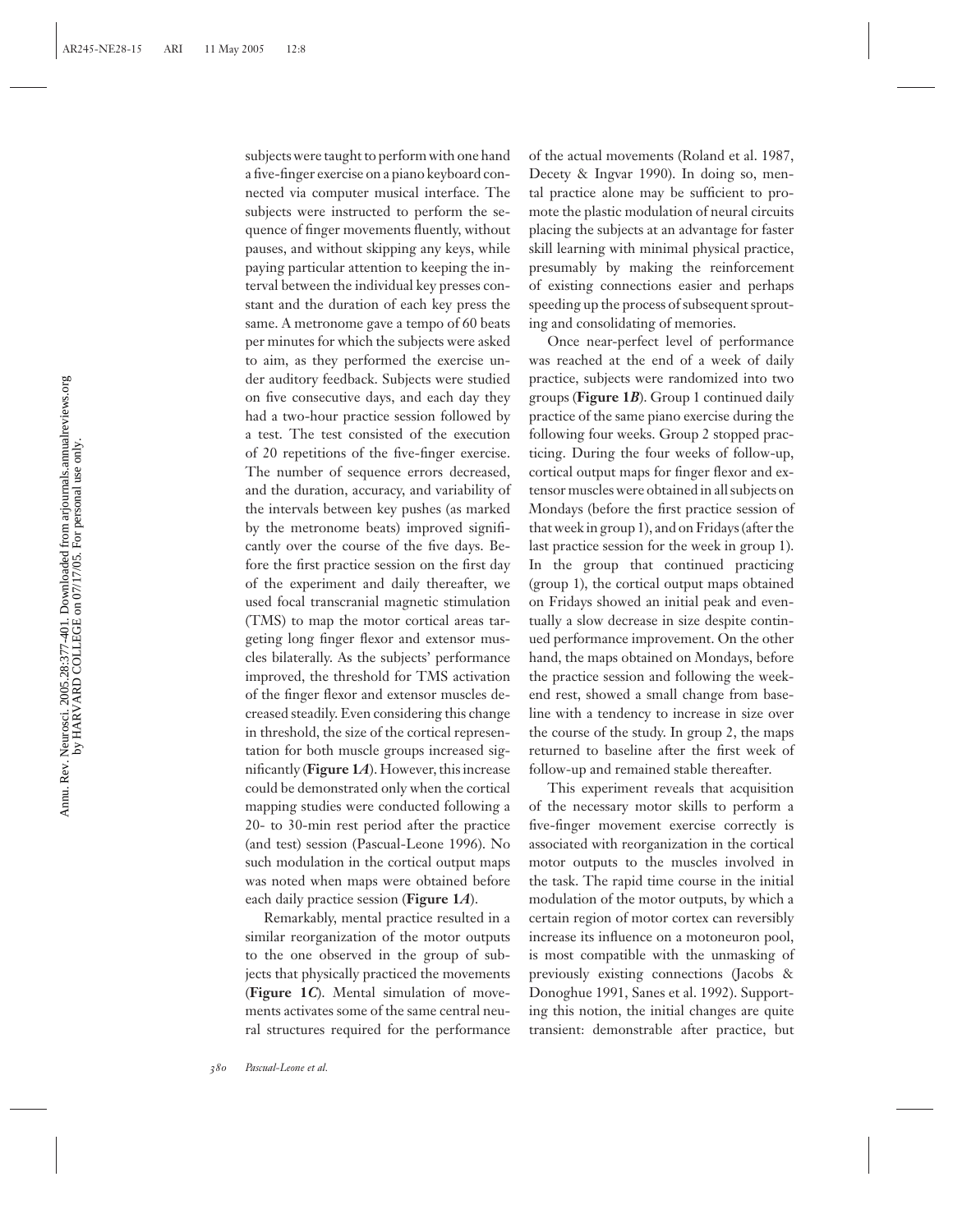

#### Changes in cortical output maps associated with learning a five-finger exercise on the piano (modified from Pascual-Leone 1996, Pascual-Leone et al. 1995). *A*: Cortical output maps for the finger flexors of the trained and the untrained hands of a representative subject (see text and Pascual-Leone et al. 1995 for details on mapping method). Note the marked changes of the output maps for the trained hand following practice and the lack of changes for the untrained hand. Note further the significant difference in cortical output maps for the trained hand after the practice sessions on days 3–5. *B*: Serial cortical output maps to finger flexors in a representative subject during five weeks of daily (Monday to Friday) practice of the five-finger exercise on the piano. Note that there are two distinct processes in action, one accounting for the rapid modulation of the maps from Mondays to Fridays and the other responsible for the slow and more discrete changes in Monday maps over time. *C*: Average cortical output maps for the finger flexors of the trained hand in subjects undergoing daily physical versus mental practice. Note the similarity in output maps with either form of practice.

**Before** practice

20' after practice

100

MEP amplitude<br>(% of max.)

 $< 50$ 

60

100

 $2 cm$ 

Probability (%)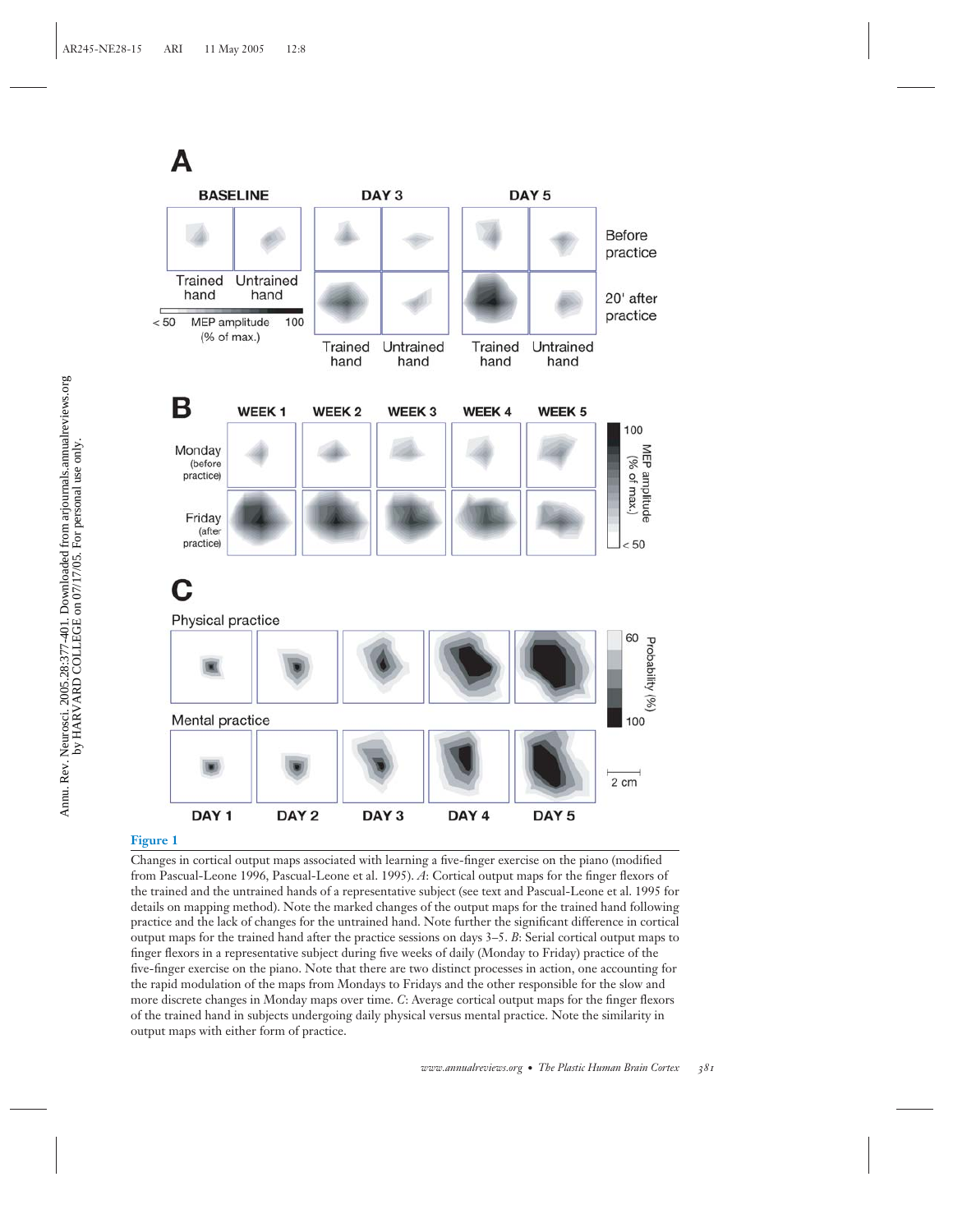returning to baseline after a weekend rest. As the task becomes overlearned over the course of five weeks, the pattern of cortical activation for optimal task performance changes as other neural structures take a more leading role in task performance. We suggest that flexible, short-term modulation of existing pathways represents a first and necessary step leading up to longer-term structural changes in the intracortical and subcortical networks as skills become overlearned and automatic.

**BEFORE AFTER** Sham rTMS 1 Hz rTMS 10 Hz<br>rTMS **Control** 

#### **Figure 2**

Brain activation in fMRI while subjects performed the same rhythmic hand movement (under careful kinematic control) before and after repetitive transcranial magnetic stimulation (rTMS) of the contralateral motor cortex. Following sham rTMS (*top row*) there is no change in the significant activation of the motor cortex (M1) contralateral to the moving hand and of the rostral supplementary motor cortex (SMA). After M1 activity is suppressed using 1Hz rTMS (1600 stimuli, 90% of motor threshold intensity; *middle row*), there is an increased activation of the rostral SMA and of M1 ipsilateral to the moving hand. Increasing excitability in the contralateral M1 using high-frequency rTMS (20 Hz, 90% of motor threshold intensity, 1600 stimuli; *bottom row*) results in a decrease in activation of rostral SMA.

A growing number of neuroimaging studies have suggested a similar two-step process (Seitz et al. 1990; Grafton et al. 1992; Jenkins et al. 1994; Karni et al. 1995, 1998).

## **THE RAPIDLY SHIFTING MAPPING BETWEEN BRAIN ACTIVITY AND BEHAVIOR**

Behavior is the manifestation of the coordinated workings of the entire nervous system. As long as an output pathway to manifest the behavior is preserved (even if alternate pathways need to be unmasked or facilitated), changes in the activity across a distributed neural network may be able to establish new patterns of brain activation and sustain function. These notions are illustrated by the following experiment (**Figure 2**). We asked normal subjects to open and close their fist deliberately at a self-paced rhythm of approximately one movement every second while lying in an fMRI scanner. As compared with during rest, during movement there was a significant activation of the motor cortex (M1) contralateral to the moving hand and of the rostral supplementary motor cortex (SMA). If motor cortex activity is modified by repetitive TMS, the pattern of brain activation changes as behavioral integrity is maintained. Application of slow, repetitive TMS to the contralateral M1 (presumed to suppress neuronal firing; Walsh & Pascual-Leone 2003) results in increased activation of the rostral SMA and of M1 ipsilateral to the moving hand. Conversely, increasing excitability in the contralateral M1 (by application of fast, repetitive TMS) leads to a decrease in activation of rostral SMA.

In a very elegant study, Lee et al. (2003) combining TMS and positron emission tomography (PET) have provided supporting evidence to these notions and critically extended it by revealing the shifts in corticocortical and cortico-subcortical connectivity underlying the changes in cortical activation patterns (**Figure 3**). Following rTMS, task-dependent increases in rCBF were seen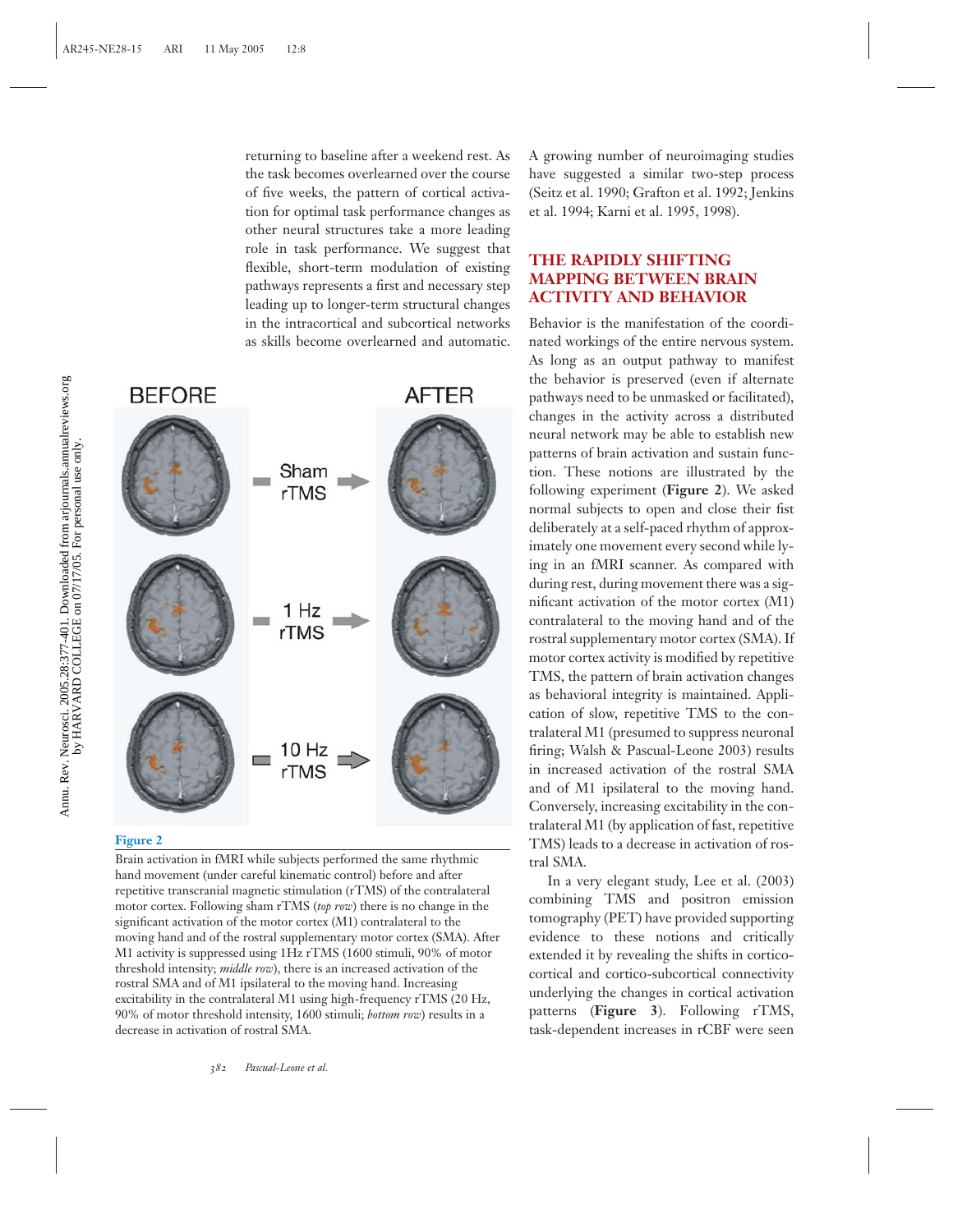

#### **Figure 3**

Areas of the brain showing differential movement-related responses and coupling after rTMS. Modified from Lee et al. 2003 (copyright 2003 by the Society for Neuroscience). *A*: Increased movement-related activity after 1Hz rTMS to the motor cortex. Results are displayed on an axial section of averaged anatomical MRI scans ( $p < 0.001$ , uncorrected). *B***:** Circle, square, and triangle symbols indicating sites in primary motor cortex (*open symbols*) that are more strongly coupled to activity in sensorimotor cortex (SM1), dorsal premotor cortex (PMd), and supplementary motor cortex (SMA) after rTMS. The solid diamond indicates the position of the SM1 site circled in **Figure 3***A*. *X* marks the site of stimulation with 1Hz rTMS.

during movement in the directly stimulated primary motor cortex and the dorsal premotor cortex in the unstimulated hemisphere, whereas motor performance remained unchanged. Analyses of effective connectivity showed that after rTMS there is a remodeling of the motor system, with increased movement-related connectivity from the SMA and premotor cortex to sites in primary sensorimotor cortex.

Both of these experiments demonstrate that in the face of a change in motor cortex activity (in these cases transient disruption induced by rTMS; Walsh & Pascual-Leone 2003) performance of a relatively simple movement task can be maintained by rapid operational remapping of motor representations, recruitment of additional motor areas, and task-related changes in cortico-cortical and cortico-muscular coherence (Strens et al. 2002, Chen et al. 2003, Lee et al. 2003, Oliviero et al. 2003).

## **THE RISK OF CHANGE AND THE OPPORTUNITY FOR INTERVENTION**

A system capable of such flexible reorganization harbors the risk of unwanted change. Increased demand of sensorimotor integration poses such a risk. Faulty practice or excessive demand in the presence of certain predisposing factors (for example, genetic) may result in unwanted cortical rearrangement and lead to disease. Focal hand dystonia in musicians (Chamagne 2003) is such an example of pathological consequences of plasticity.

We examined five guitarists using fMRI during dystonic symptom provocation by means of an adapted guitar inside the magnet (Pujol et al. 2000). As reference we used the activation pattern obtained in the same subjects during other hand movements and in matched guitar players without dystonia during the execution of the same guitar-playing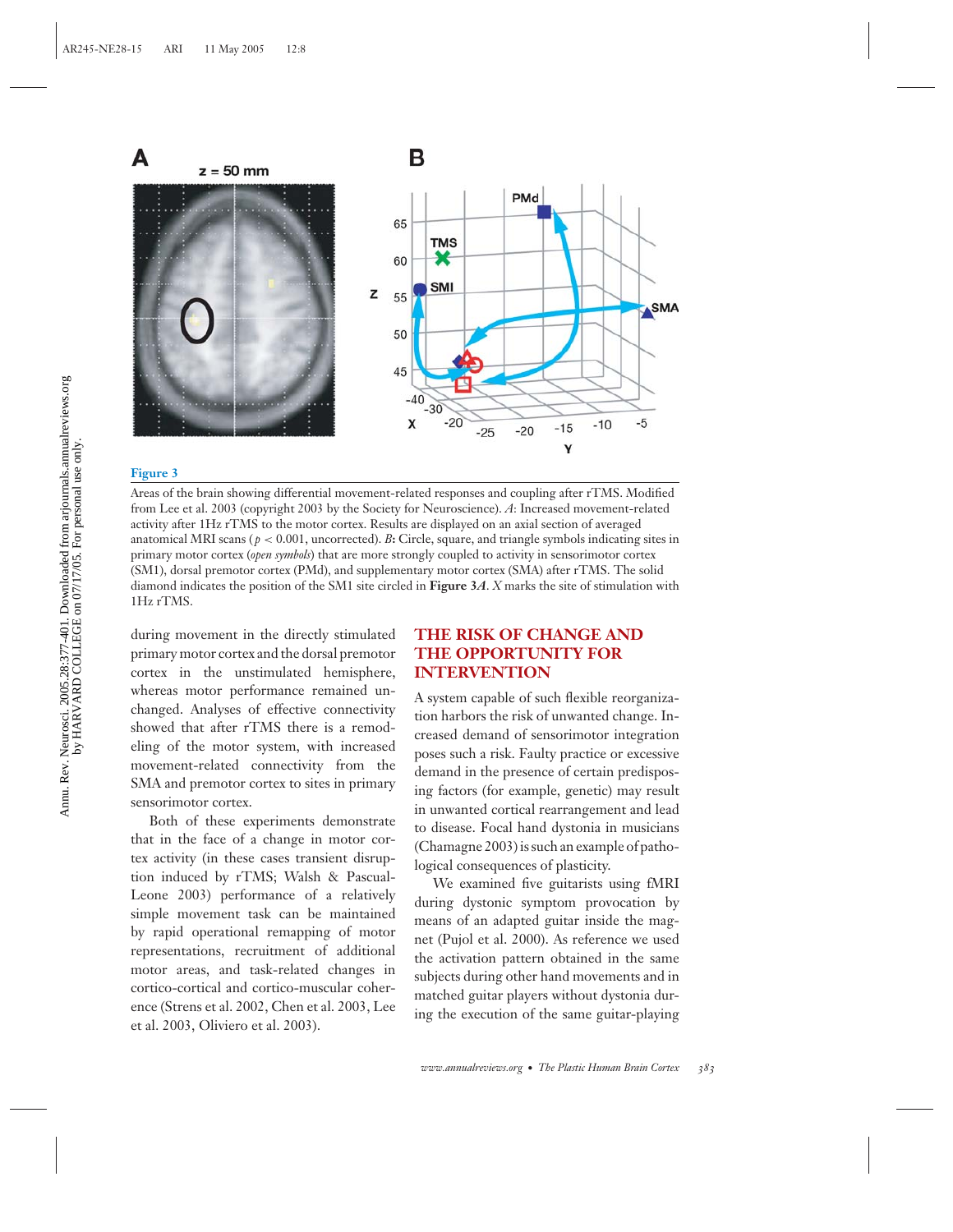# **NORMAL CONTROL**



# **DYSTONIA PATIENT**



#### **Figure 4**

BOLD fMRI images of a normal and a dystonic guitar player executing right hand arpeggios in the scanner. Note the greater activation of the sensorimotor cortex (*arrows*) contralateral to the performing hand and the lack of activation of premotor and supplementary motor cortices in the dystonic patient. Modified from Pujol et al. 2000.

exercises. Dystonic musicians compared with both control situations showed a significantly larger activation of the contralateral primary sensorimotor cortex that contrasted with a conspicuous bilateral underactivation of premotor areas (**Figure 4**). Our results coincide with studies of other dystonia types because they show an abnormal recruitment of cortical areas involved in the control of voluntary movement. Our study demonstrates that the primary sensorimotor cortex in patients with focal dystonia is overactive when they are tested during full expression of the task-induced movement disorder. The implication is that the established mapping between brain activity and behavior is inadequate and ultimately maladaptive, giving rise to symptoms of pathology. A sensory disturbance or sensorimotor mismatch may play a crucial role in contributing to the establishment of such an undesirable pattern of cortical activation (Hallett 1995, Bara-Jimenez et al. 1998, Elbert et al. 1998, Pantev et al. 2001).

Regardless of the role that sensory dysfunction may play, suppression of the task-specific excessive activation of the motor cortex has beneficial behavioral consequences for the symptoms of dystonia. For example, application of slow, repetitive TMS to the contralateral motor cortex suppresses cortical excitability by increasing intracortical inhibition and leads to a transient but significant improvement of dystonic symptoms in some patients (Siebner et al. 1999). Sensorimotor retuning (Candia et al. 1999, 2002), where motor activity is constrained using an individually designed splint so as to prevent dystonic posturing, is likely to induce its remarkable beneficial effects on dystonia by a similar mechanism of reducing task-specific motor cortical activation, thus promoting the establishment of a more adaptive mapping between brain activity and behavior (Candia et al. 2003). It is thus possible to induce shifts in brain activity either by guiding (and constraining) behavior or by directly modulating neuronal firing, for example through cortical stimulation. In either case, the plastic property of the nervous system is utilized to induce a behaviorally desirable outcome.

## **PLASTICITY IN THE SETTING OF BRAIN INJURY**

That plasticity is a capacity of the brain that can be activated in response to an insult to promote functional recovery or compensate for lost function is a misconception. Rather, plasticity is always activated. Following brain injury, behavior (regardless of whether normal or manifesting injury-related deficits) remains the consequence of the functioning of the entire brain, and thus the consequence of a plastic nervous system. Symptoms are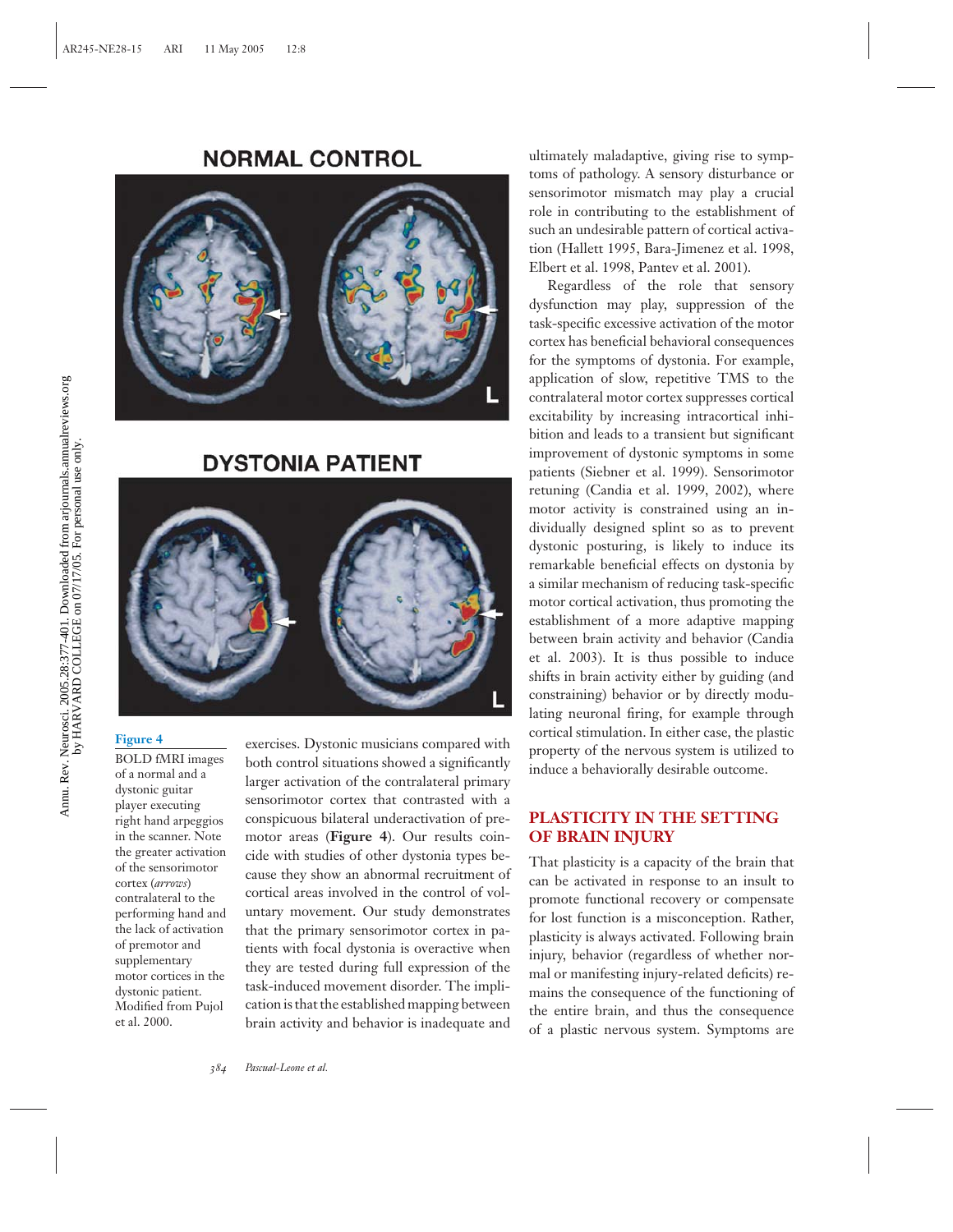not the manifestation of the injured brain region, but rather the expression of plastic changes in the rest of the brain. After a lesion, just like after an rTMS-induced shift in activity in the primary motor cortex (see above), parallel motor circuits might be activated to establish some alternative input to the spinal motoneurons. These parallel circuits may originate from the contralateral, undamaged primary motor area (M1), bilateral premotor areas (PMA), bilateral supplementary motor areas (SMA), bilateral somatosensory areas, cerebellum, basal ganglia, etc. As long as efferent, cortico-spinal output pathways exist, cortico-cortical and cortico-subcorticocortical interactions will shift weights across the involved functional network, aiming to establish a suitable brain activation map for a desired behavioral result. Conceptually it might be worth thinking of processes occurring after brain injury and leading to restoration of function as fitting different mechanisms that may proceed partly in parallel but which have variable time frames. Initial plastic changes aim to minimize damage. Rapid functional improvement is likely to occur as dysfunctional, but not damaged, neuronal elements recover from the postinjury shock and penumbra processes resolve. Partially damaged neural elements may be able to be repaired relatively quickly after the insult as well, thus contributing to early functional improvement. Subsequent processes, once the final damage has been established, involve relearning (rather than recovery) and will follow the two steps discussed above: initial unmasking and strengthening of existing neural pathways, and eventually the establishment of new structural changes.

These concepts can be illustrated by examining the role of the ipsilateral motor cortex in the recovery of hand motor function following stroke. After stroke, there is an increase in the excitability of the unaffected hemisphere, presumably owing to reduced transcallosal inhibition from the damaged hemisphere and increased use of the intact hemisphere. Several studies have demonstrated the increased cortical excitability in the unaffected hemisphere after a stroke. For example, in patients with acute cortical stroke, intracortical inhibition is decreased and intracortical facilitation increased in the unaffected hemisphere (Liepert et al. 2000). Furthermore, the interhemispheric inhibitory drive from the unaffected to the affected motor cortex in the process of voluntary movement generation is abnormal (Murase et al. 2004). Interestingly, the duration of stroke is inversely correlated to the imbalance of the excitability between the hemispheres. A disease duration of more than four months after stroke onset results in a tendency to normalization of the intracortical facilitation (ICF) of the unaffected hemisphere (Shimizu et al. 2002).

Acutely after a stroke, increased inhibitory input from the undamaged to the damaged hemisphere makes conceptual sense if one considers it a manifestation of a neural attempt to control perilesional activity, reduce oxygen and glucose demands in the penumbra of the stroke, and thus limit the extension of the lesion (**Figure 5**). However, after an acute phase, and once the injury is stable, input to the perilesional area would seem to be best as excitatory in nature to maximize the capability of the preserved neurons in the injured tissue to drive behavioral output. If so, following the acute phase, we might expect a shift of interhemispheric (and many intrahemispheric) interactions, from inhibitory to excitatory. Should such a shift fail to take place, the resulting functional outcome may be undesirable, with limited behavioral restoration, in part owing to persistent inhibitory inputs from the intact to the damaged hemisphere (**Figure 5**). In fact, some neuroimaging studies demonstrate that longterm, persistent activation of the ipsilateral cortex during motor tasks is associated with poor motor outcomes, whereas a good motor recovery is associated with a decrease in activity in the unaffected and an increase in the affected primary sensorimotor cortex activity (Carey et al. 2002, Rossini & Dal Forno 2004). Furthermore, the pattern of activation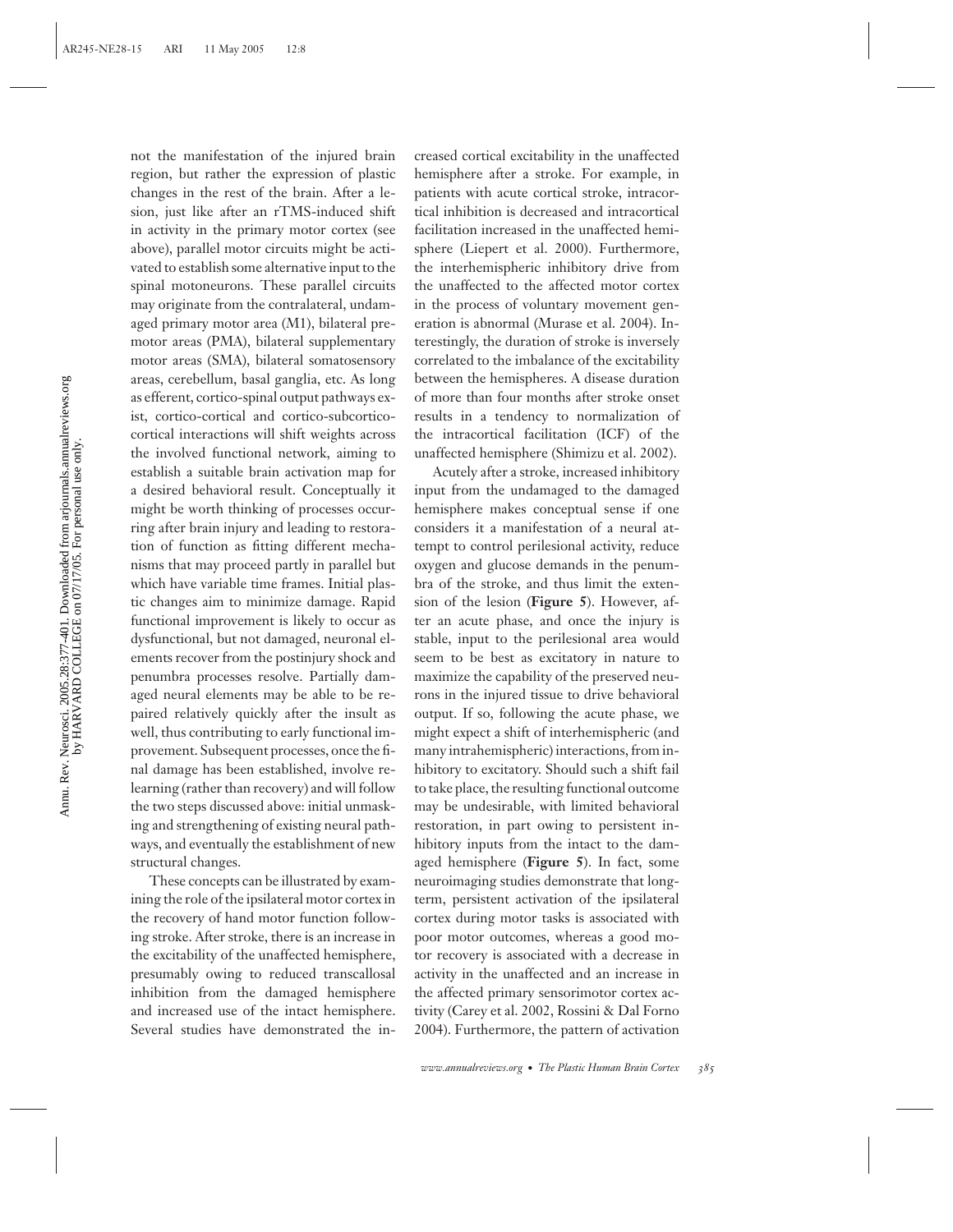

#### **Figure 5**

Schematic illustration showing that in the acute phase after a stroke, increased inhibitory input (within or across the hemispheres) may limit the extension of the lesion. Increased excitability (increased glutamatergic activity and reduced GABAergic activity) and postischemic LTP harbor an otherwise increased risk for further damage. However, after the acute phase, and once the injury is stable (long-term), excitatory input increases excitability and may further increase the efferent (e.g., motor) output. In contrast, inhibitory input at chronic stages is a maladaptative strategy, and the resulting functional outcome may be undesirable, with limited behavioral restoration. Note that the sources (intra- or interhemispheric) of such inputs may differ across neural systems and across individuals. Nevertheless, this provides a road map for neuromodulatory interventions whose aims differ in the acute and long-term stages (*block arrows indicate a desirable increase or decrease in excitability*).

in well-recovered patients is similar to healthy subjects (Ward et al. 2003). More longitudinal studies of patients following a stroke and correlation of interhemispheric interactions with functional measures are needed to explore these issues further. If correct, neuromodulatory approaches targeting the intact hemisphere may be useful to limit injury and promote recovery after a stroke.

For instance, suppression of the ipsilateral motor cortex through slow rTMS (Pascual-Leone et al. 1998, Maeda et al. 2000) may enhance motor performance in patients stable following the acute phase of a stroke. In patients 1–2 months after a stroke, Mansur et al. (2005) applied 0.5 Hz rTMS for 10 min to the unaffected hemisphere to suppress cortical activity and thus release the damaged hemisphere from potentially excessive transcallosal inhibition. The results of this pilot study support the notion that the overactivity of the unaffected hemisphere (ipsilateral hemisphere) may hinder hand function recovery, and neuromodulation can be an interventional tool to accelerate this recovery. The findings are consistent with results in normal

subjects, where ipsilateral motor cortex activation on functional MRI during unilateral hand movements is indeed related primarily to interhemispheric interactions (Kobayashi et al. 2003), and disruption of the activity of one hemisphere reduces transcallosal inhibition to the contralateral hemisphere and can indeed improve ipsilateral motor function (Kobayashi et al. 2004). However, Werhahn et al. (2003) conducted a similar study to evaluate the modulation effects of 1Hz rTMS of the unaffected hemisphere on the paretic hand and found different results. In that study, 1 Hz rTMS of the unaffected hemisphere did not affect the finger tapping in the paretic hand in a small sample of five patients more than one year after a stroke. The time since the brain insult is likely to be a critical variable to consider. Studies with larger samples of patients are needed to investigate this question further.

Behavioral motor therapy may also shift cortical excitability balance between hemispheres and thus influence outcome. For example, the beneficial effects of constraintinduced therapy on motor function (Mark & Taub 2004, Grotta et al. 2004) are achieved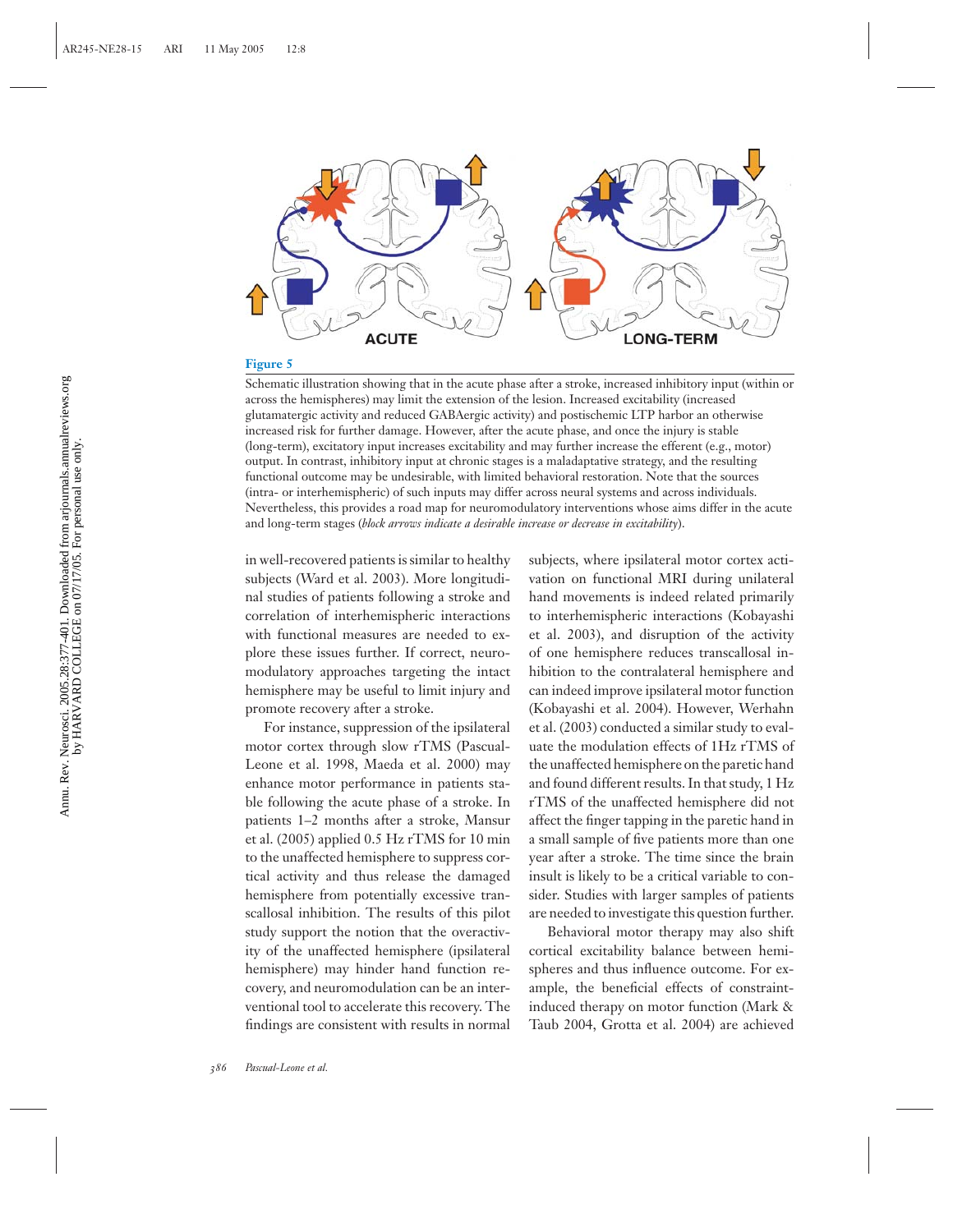through immobilization of the unaffected arm, which results in a reduction of the excitability of the contralateral (undamaged) motor cortex owing to the decreased efferent demand and afferent input (Liepert et al. 2001). The reduced activity of the undamaged motor cortex may decrease transcallosal inhibition of the damaged motor cortex and thus promote recovery, ultimately by mechanisms similar to those recruited by suppressing cortical excitability through slow rTMS.

Of course, the alternative neuromodulatory approach, directly aimed to enhance excitability of the damaged hemisphere perilesionally, can also be entertained. Results of a pilot study in primates support the feasibility of using a therapy approach, combining peri-infarct electrical stimulation with rehabilitative training to alleviate chronic motor deficits and promote recovery from cortical ischemic injury (Plautz et al. 2003). Very early experiments with invasive cortical stimulation in humans reveal similarly encouraging results (Brown et al. 2003). However, noninvasive rTMS at appropriate parameters can also be applied to enhance cortical excitability (Pascual-Leone et al. 1998, Maeda et al. 2000, Huang et al. 2005) and thus may exert similar beneficial effects, particularly if coupled with physical therapy. In this setting, functional neuroimaging might be useful, among other things, to identify the perilesional areas to be targeted (Baron et al. 2004), and EEG or fMRI may allow investigators to define precisely and optimize the physiologic effects of TMS (Bestmann et al. 2004).

Similar principles of neuromodulation can be applied to the recovery of nonmotor strokes and other focal brain lesions as illustrated by studies on the effects of cortical stimulation on neglect (Hilgetag et al. 2001, Oliveri et al. 2001, Brighina et al. 2003) or aphasia (Knecht et al. 2002; Martin et al. 2004; Naeser et al. 2005a,b).

Therefore, functional recovery after a focal brain injury, e.g., a stroke, is essentially learning with a partially disrupted neural network. A main neural mechanism underlying relearning of skills and preservation of behavior involves shifts of distributed contributions across a specific neural network (fundamentally, the network engaged in learning the same skills in the healthy brain). Intraand particularly interhemispheric interactions may shift from being initially inhibitory (to minimize damage) to later excitatory (to promote functional recovery). Changes in the time course of such connectivity shifts may result in the establishment of dead-end strategies and limit functional recovery. Ultimately, activation of brain areas that are not normally recruited in normal subjects may represent a nonadaptative strategy resulting in a poor prognosis.

## **THE OCCIPITAL CORTEX IN THE BLIND**

The core principles of neural function that apply to the motor system should also apply to sensory systems. We now switch from the motor to the visual system and briefly discuss the impact of visual loss on occipital cortical function to illustrate the fundamental nature of plasticity.

We live in a society that relies heavily on vision. Therefore, blind individuals have to make striking adjustments to their loss of sight to interact effectively with their environment. One may thus imagine that blind individuals need to develop superior abilities in the use of their remaining senses (compensatory hypothesis). However, blindness could also be the cause for maladjustments (general-loss hypothesis). For example, the loss of sight could be detrimental to sensory perception/spatial information processing mediated by the remaining senses because of our strong reliance on vision for the acquisition and construction of spatial and form representations. Against the general-loss hypothesis is evidence that blind individuals show normal and often superior skills in tasks implicating touch and hearing as compared with the average sighted population (Rauschecker 1995; Hollins & Kelley 1988; Lessard et al. 1998; Van Boven et al.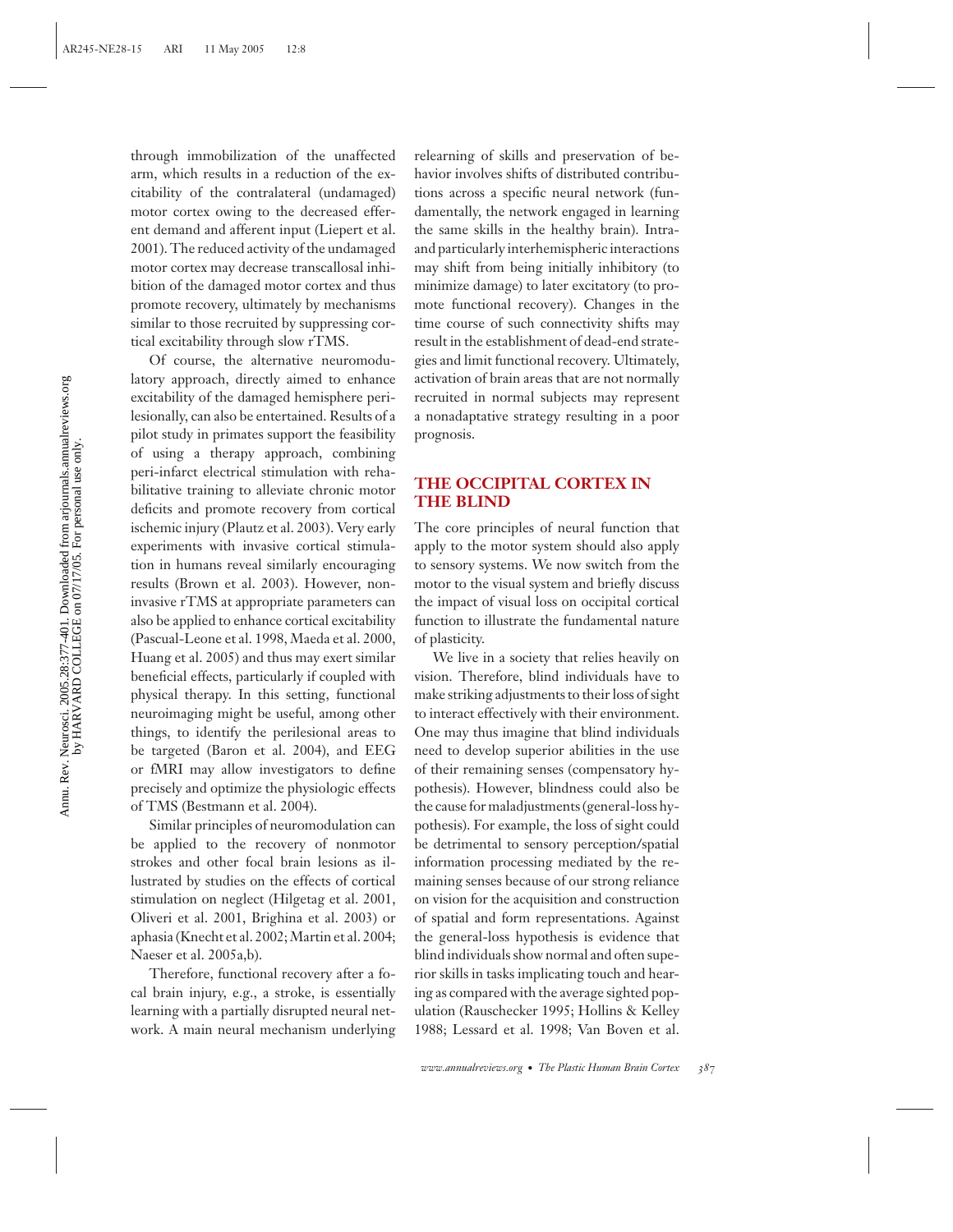2000; Gougoux et al. 2004, 2005; Voss et al. 2004; Doucet et al. 2005). Growing experimental evidence suggests that in blind persons brain areas commonly associated with the processing of visual information are recruited in a compensatory cross-modal manner that may account for these superior nonvisual capabilities (Merabet et al. 2005, Theoret et al. 2004).

Phelps et al. (1981) and Wanet-Defalque et al. (1988) were among the first to suggest that the occipital cortex is active in the blind and furthermore, that puberty may represent an important developmental milestone for this activation. Using event-related electroencephalograph (EEG) recordings, Uhl et al. (1991) [and later confirmed by a follow-up study using single photon emission computerized tomography (SPECT) imaging; Uhl et al. 1993] provided early support for the notion of task-related (tactile) occipital cortex activation in blind subjects. Sadato et al. (1996, 1998) employed PET imaging and demonstrated that the primary visual cortex is activated in early-blind subjects performing a Braille reading task (**Figure 6***A*). Specifically, they observed bilateral activation in medial occipital cortex (area 17) with concomitant activity in extrastriate areas. Activation of the primary visual cortex was also evident in non-Braille tactile discrimination tasks (e.g., discrimination of angle, width, and Romanembossed characters encoded in Braille cells), though to a lesser extent. However, passive sweeping of the finger (without responding) over a homogeneous pattern of Braille dots (i.e., meaningless Braille symbols) did not result in activation of the primary visual cortex. Subsequent investigators have further refined and extended these early findings addressing the role of imagery, the differences between early and late blind, and the role of tactile versus verbal/linguistic aspects of the task (Büchel et al. 1998, Melzer et al. 2001, Burton et al. 2002a, Sadato et al. 2002, Amedi et al. 2003; for review see Merabet et al. 2005).

One must realize that functional neuroimaging at best establishes an association between activity in a given region or network with task performance. Therefore, the observation of activity in visual cortical areas in the blind fails to prove that this activity is necessary for the sensory processing. In support of a causal link between occiptal function and the ability to read Braille is the remarkable patient reported by Hamilton et al. (2000, **Figure 6***B*). This congenitally blind woman (from retinopathy of prematurity) was once a highly proficient Braille reader (learning at the age of six and able to read at a rate of 120– 150 symbols per minute). Following bilateral posterior cerebral artery strokes, she was rendered unable to read Braille despite the fact that her somatosensory sensation, peripheral motor, and sensory nerve functions were all intact. Even though she was well aware of the presence of the dot elements contained in the Braille text, she was "unable to extract enough information" to determine which letters and words were written. Despite her profound inability to read, she had no difficulty in performing simple discrimination tactile tasks, such as identifying the roughness of a surface, distinguishing between different coins, or identifying her house key from a given set. However, she was not able to judge distance between Braille dots or read Braille (Hamilton et al. 2000, Merabet et al. 2004b). This serendipitous experiment of nature (and tragic event for our patient) provides strong clinical evidence that a functioning occipital cortex is needed to carry out the task of Braille reading.

In an experimental setting, Cohen and colleagues (1997) used TMS to induce transient disruption of cortical function during a Braille identification task. Identification of Braille characters or embossed Roman letters was impaired following TMS to the occipital cortex in early-onset blind subjects but not in sighted subjects. In blind subjects, occipital stimulation with TMS not only induced errors in Braille identification, but also distorted tactile perceptions. Subjects knew that they were touching Braille symbols but were unable to identify them, reporting instead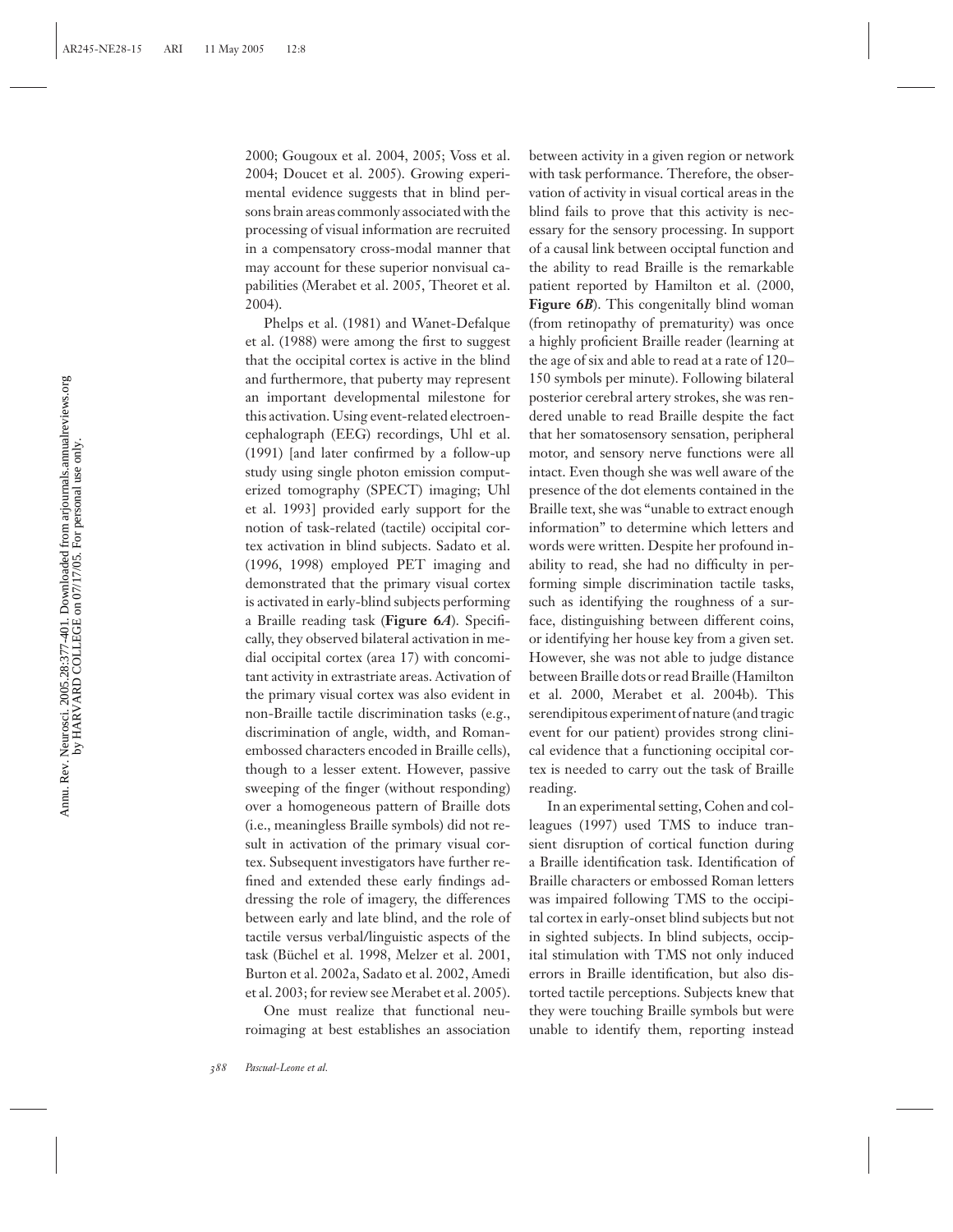

#### **Figure 6**

Braille activation in the visual cortex of the blind and its functional relevance. *A*: Brain imaging (PET) of occipital activation during Braille reading in an early-blind subject (modified from Sadato et al. 1996). *B*: Braille alexia following a bilateral occipital stroke. T2-weighted structural MRI of a congenitally blind woman who was rendered unable to read Braille following a bilateral occipital stroke (modified from Hamilton et al. 2000). *C*: Effects of transient disruption of the occipital cortex using single-pulse TMS on tactile Braille character recognition in congenitally blind subjects. The TMS pulse was delivered at different times (interstimulus interval) after delivery of a tactile stimulus to the index finger pad. The graph displays the number of tactile stimuli detected (*open symbols*) and correctly identified ( *filled symbols*). Disruption of somatosensory cortex leads to a decrease in the number of detected and identified letters at an interstimulus interval of 30 ms (*red arrow*). Disruption of occipital cortex does not affect detection but leads to a decrease in the number of identified letters at a later interstimulus interval of approximately 60 ms (*blue arrow*) (modified from Hamilton et al. 1998).

that the Braille dots felt "different," "flatter," "less sharp and less well-defined" (1997). Occasionally, some subjects even reported feeling additional ("phantom") dots in the Braille cell. The functional significance of the occipital activation during Braille reading in the early blind has been further evaluated using single-pulse TMS to obtain information about the timing (chronometry) of information processing (Pascual-Leone et al. 2000, Walsh & Pascual-Leone 2003). A disruptive TMS pulse was delivered to the occipital or the somatosensory cortex (contralateral to the reading hand) at a variable interval after a peripheral stimulus was applied to the pad of the subject's index finger (Hamilton & Pascual-Leone 1998). In normal sighted subjects, stimuli to the occipital cortex had no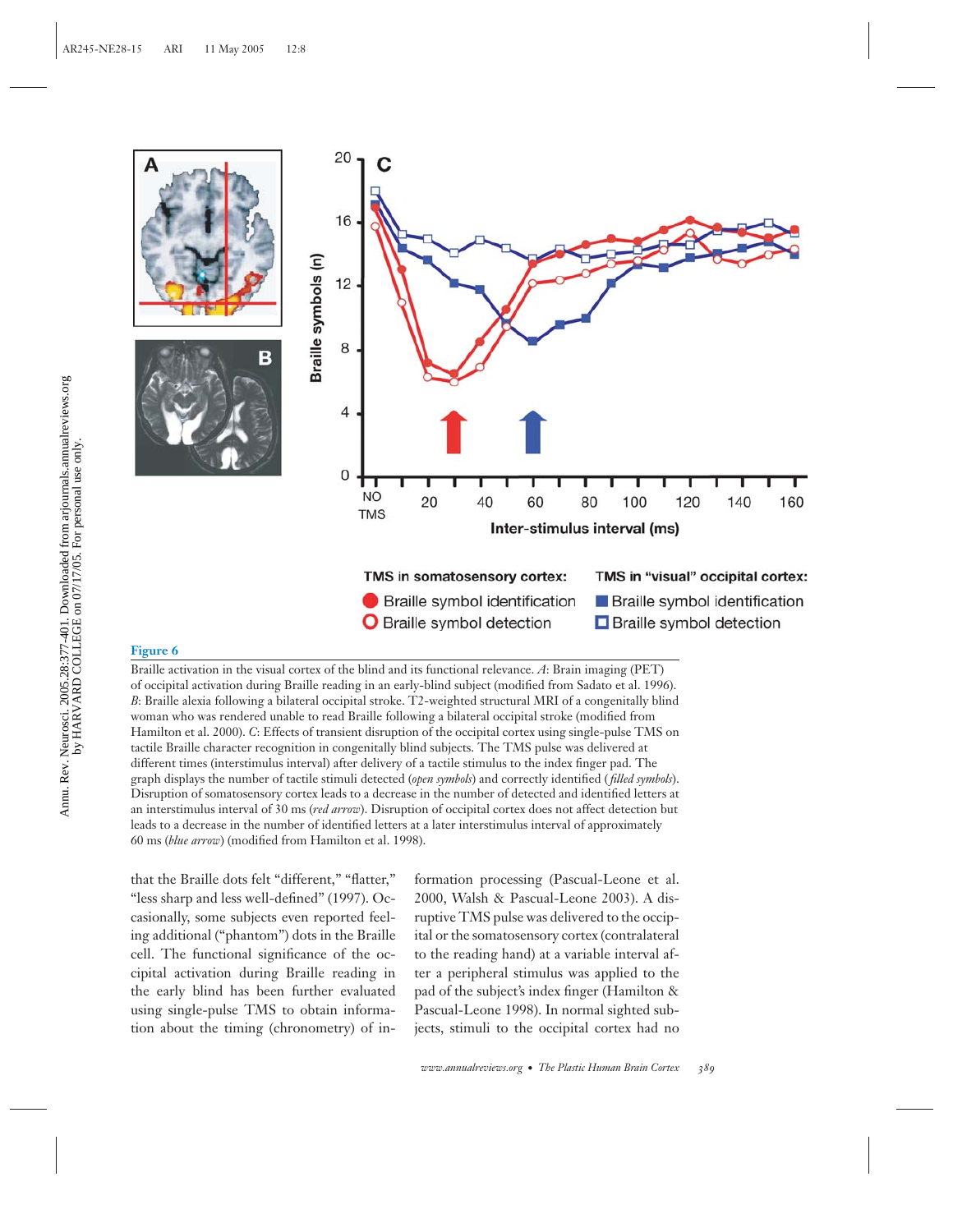effect, but TMS delivered to the somatosensory cortex ∼20–30 ms after a tactile stimulus to a contralateral finger interfered with the detection of the peripheral somatosensory stimulus (presumably by disrupting the arrival of the thalamo-cortical volley into the primary sensory cortex; Cohen et al. 1991, Pascual-Leone et al. 1994). In congenitally blind subjects, TMS to the left somatosensory cortex disrupted detection of Braille stimuli presented to their right index finger at interstimulus intervals of 20–40 ms (**Figure 6***C*). Similar to the findings in the sighted, in some cases the subjects did not realize that a peripheral stimulus had been presented to their finger. When they did realize it, they were able to identify correctly which Braille symbol was presented. On the other hand, TMS to the striate cortex disrupted the processing of the peripheral stimuli at interstimulus intervals of 50–80 ms. Contrary to the findings after sensorimotor TMS, the subjects generally knew whether a peripheral stimulus had been presented. However, they could not discriminate which Braille symbol had been presented. These results suggest that in earlyblind subjects, the somatosensory cortex appears engaged in detection, whereas the occipital cortex contributes to the perception of tactile stimuli.

## **UNMASKING CONNECTIONS: THE BLINDFOLD EXPERIMENT**

Complete and transient visual deprivation in sighted subjects (i.e., five days of blindfolding) seems to be sufficient to lead to recruitment of the primary visual cortex for tactile and auditory processing (Pascual-Leone & Hamilton 2001). The speed of these functional changes is such that it is highly improbable that new cortical connections are established in these sighted individuals. Therefore, somatosensory and auditory connections to the occipital cortex must already be present and are unmasked under our experimental conditions (**Figure 7***A*). These could be cortico-cortical connections, linking Heschl gyrus or postcentral cortex and striate cortex directly, via cortical multisensory areas, through thalamic or other subcortical relay nuclei. Ultimately, the occipital cortex recruitment mechanisms in tactile processing in the blind and under blindfolded conditions are not likely to

#### **Figure 7**

Changes in connectivity between somatosensory and visual areas in blindfolded sighted and early-blind subjects. *A*: BOLD fMRI activation focused on the calcarine sulcus (area V1) of a sighted subject undergoing complete visual deprivation for five days through blindfolding. During this period the patient was scanned conducting different tasks including tactile object recognition versus corresponding sensorimotor controls. This contrast results in negligible V1 activation during baseline (day 1 of blindfolding; *not shown*). Following five days of blindfolding robust V1 activation is evident in V1 (*left*). The V1 region of interest shows significant activation for tactile object recognition with either the left or the right hand (*red and purple time course, respectively*) but none during low-level sensorimotor control (imitating object palpation movements in the air with right or left hand; *orange and cyan colors, respectively*). This activation is dramatically reduced only hours following the removal of the blindfold (*right*). The speed of these functional changes is such that it is highly improbable that new cortical connections are established in these sighted individuals. Therefore, somatosensory connections to the occipital cortex, perhaps via the ventral pathway and the lateral occipital (LO) region, must already be present and are unmasked under our experimental conditions. *B*: Combined PET and rTMS study to probe the connectivity between primary somatosensory cortex (S1) and early visual cortex (V1 and neighboring areas). The figure presents the pattern of PET activation in early- versus late-blind subjects contrasting the effects of real versus sham rTMS to S1. Note significant activation in parietal, occipital, and occipito-temporal areas. Most striking, activation was found also in V1, which suggests that cortico-cortical connection between S1 and V1 is stronger in early-blind subjects, possibly supporting enhanced tactile information processing (modified from Wittenberg et al. 2004).

−−−−−−−−−−−−−−−−−−−−−−−−−−−−−−−−−−−−−−−−−−−−−−−−−−−−−−−−−−−−−−−−−−−−−→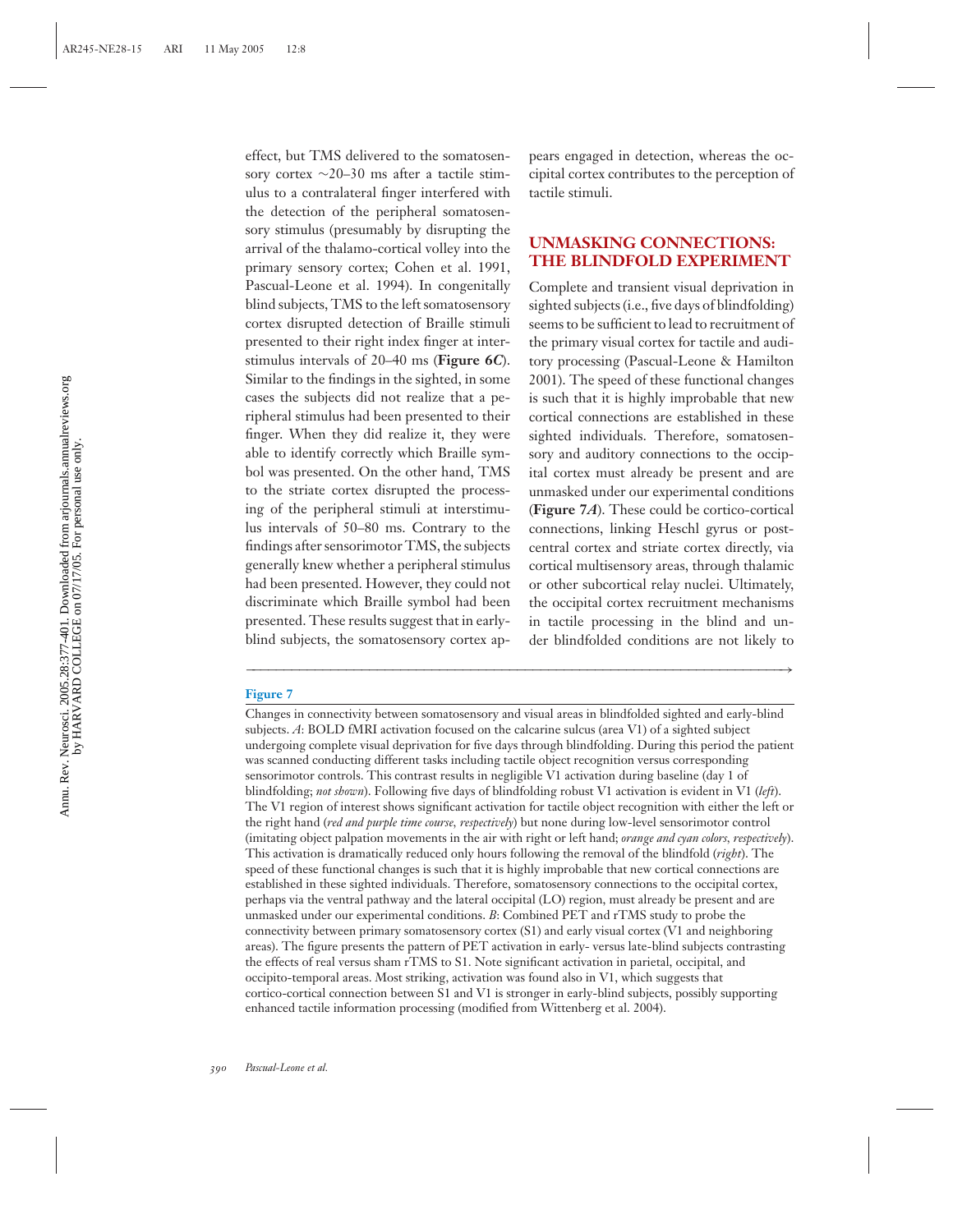be identical. Fast changes during blindfolding reveal the capacity of the plastic brain to change in response to environmental changes (in this case, visual deafferentation) and maintain functional behavior (in this case, perceptual capturing of the world, for example, by enhancing auditory and tactile processing). Such shifts in connectivity are rapidly reversed with visual input restoration (**Figure 7***A*). However, sustained and early sight loss may result in lasting structural brain changes with the establishment of new pathways following the initial reinforcement of preestablished connections (just as Cajal predicted). Indeed, in early-blind subjects connectivity between primary somatosensory cortex (S1) and early visual cortex is changed, as recently shown in an elegant study combining rTMS with PET. Wittenberg et al. (2004) showed that rTMS over S1 evoked activation of peri-striate cortex in early-blind but not in late-blind or sighted individuals (**Figure 7***B*).

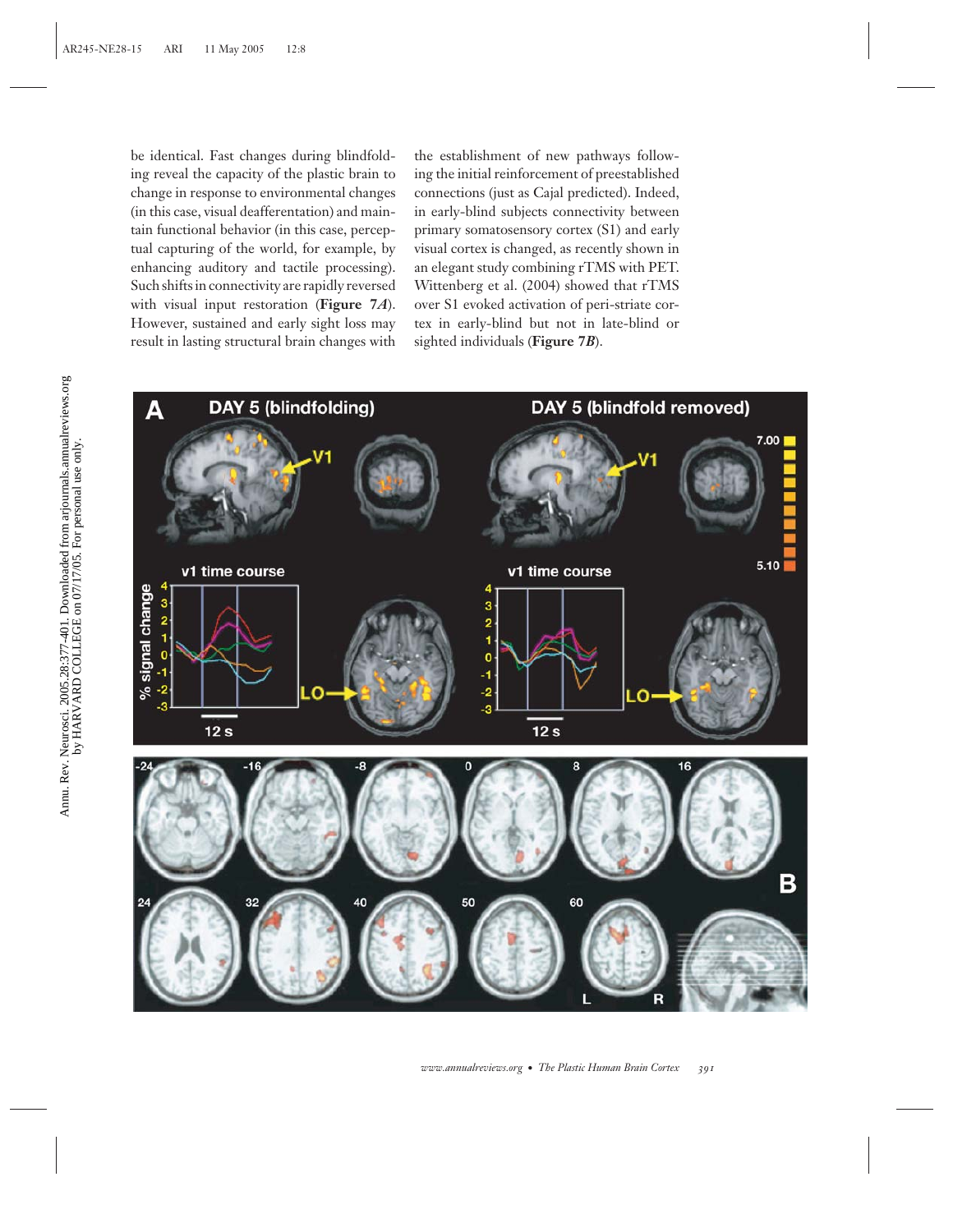## **ESTABLISHING NEW CONNECTIONS: OCCIPITAL ACTIVATION IN HIGH-LEVEL COGNITIVE TASKS**

Recent fMRI studies in the blind have demonstrated occipital cortex activation (including V1) during tasks requiring auditory verbgeneration and similar linguistic tasks (Burton et al. 2002b, Amedi et al. 2003), semantic judgment tasks (Burton 2003, Noppeney et al. 2003), and speech processing (Röder et al. 2002). In a comparative analysis of brain activation in early and late blind during a verbgeneration task, Burton et al. (2002b) instructed subjects to generate covertly a verb in response to reading a noun cue presented in Braille (e.g., reading the word "cake" would generate "bake") or using auditory words. They found that occipital cortex activation (including primary visual cortex) was much more prominent in early- than in late-blind subjects (**Figure 8**).

Amedi et al. (2003) observed robust leftlateralized V1 activation for a verbal-memory task requiring the retrieval of abstract words from long-term memory. The striking finding of this report is that contrary to previous studies, the observed occipital activation was demonstrated without introducing any tactile or auditory sensory input. Notably, blind subjects showed superior verbal memory capabilities compared not only with age-matched, sighted controls, but also with reported population averages (using the Wechsler verbal memory test). Furthermore, investigators found a strong positive correlation between the magnitude of V1 activation and the verbal memory capability in that the degree of activation increased with increasing word-recall ability (**Figure 9**).

The functional relevance of these findings was demonstrated with rTMS. When activity in the left calcarine sulcus or left occipitotemporal cortex was disrupted by rTMS, performance in a verb-generation task was impaired (the error rate increased) (Amedi et al. 2004). An analysis of error types revealed

that the most common error produced after rTMS was semantic (e.g., apple  $\Rightarrow$  jump, instead of eat, one possible correct response). Phonological errors and interference with motor execution or articulation (stuttering and slurring of the responses) were rare. Thus, in blind subjects, a transient virtual lesion of the left occipital cortex can interfere with high-level verbal processing, and not only with the processing of tactile stimuli and Braille reading. This finding suggests that beyond changes in connectivity across sensory systems, in early blind the visually deafferented occipital cortex becomes engaged in higher-order cognitive functions, presumably through establishment of new connections.

## **DRAWING CONCLUSIONS FROM THE BLINDFOLDED AND THE BLIND**

The functional and structural identity of the occipital cortex may change from processing visual information to processing information related to another sensory modality or even supramodal high-level cognitive functions (**Figure 10**). In comparison, the occipital cortex may inherently possess the computational machinery necessary for nonvisual information processing (Pascual-Leone & Hamilton 2001). Under specific conditions (such as blindness or prolonged blindfolding) this potential could be revealed. Burton (2003) suggested the definition of two distinct mechanisms: (*a*) "cross-modal plasticity de novo" in response to visual deprivation, and (*b*) "expression of normal physiology" that is normally inhibited or masked when sight is present. However, as discussed above, in the context of the intrinsically plastic brain, these two mechanisms are inextricably linked. The unmasking of preexisting connections and shifts in connectivity represent rapid, early plastic changes, which can lead, if sustained and reinforced, to slower developing but more permanent structural changes, with dendritic arborization, sprouting, and growth. This hypothesis can account for the findings in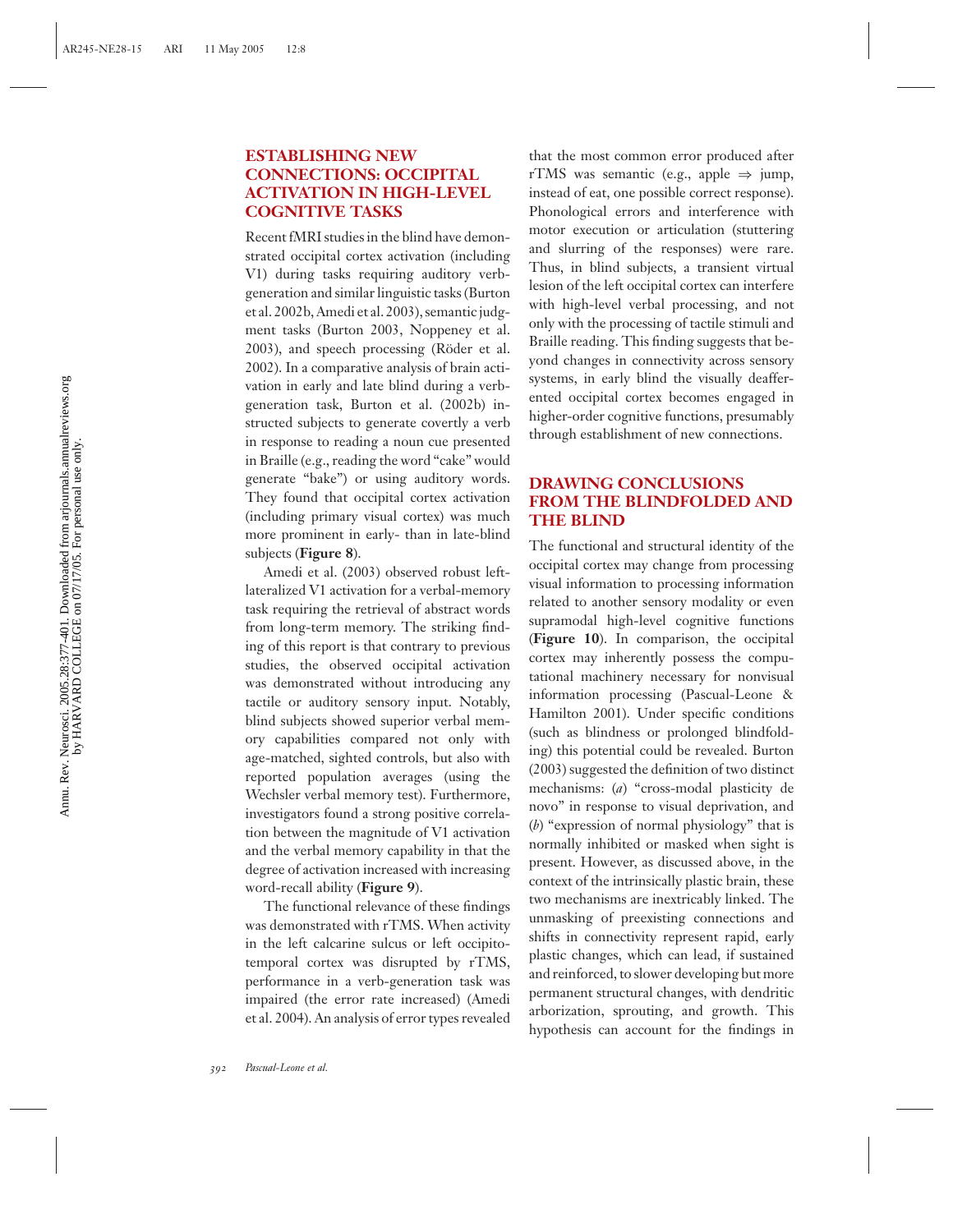

## **Figure 8**

BOLD fMRI activation within occipital cortex in early- and late-blind Braille readers. Note that the magnitude of activation is greater in early-blind individuals. Scale denotes the Z-scores for BOLD responses (Z-max early-blind 25; Z-Max late-blind: 15; modified from Burton et al. 2002).

blindfolded subjects and for the magnitude difference of the reorganization between early and late blind. This hypothesis also results in the strong prediction that careful task choice and experimental design will reveal the nonvisual roles of the occipital cortex in the

sighted. Indeed, Amedi & colleagues (2001, 2002) reported convergence of visual and tactile object recognition in the ventral visual stream in an occipito-temporal area termed the lateral-occipital tactile visual area (LOtv). The defining feature of this region is that

 $MAX = 15$ 

 $Y = 5$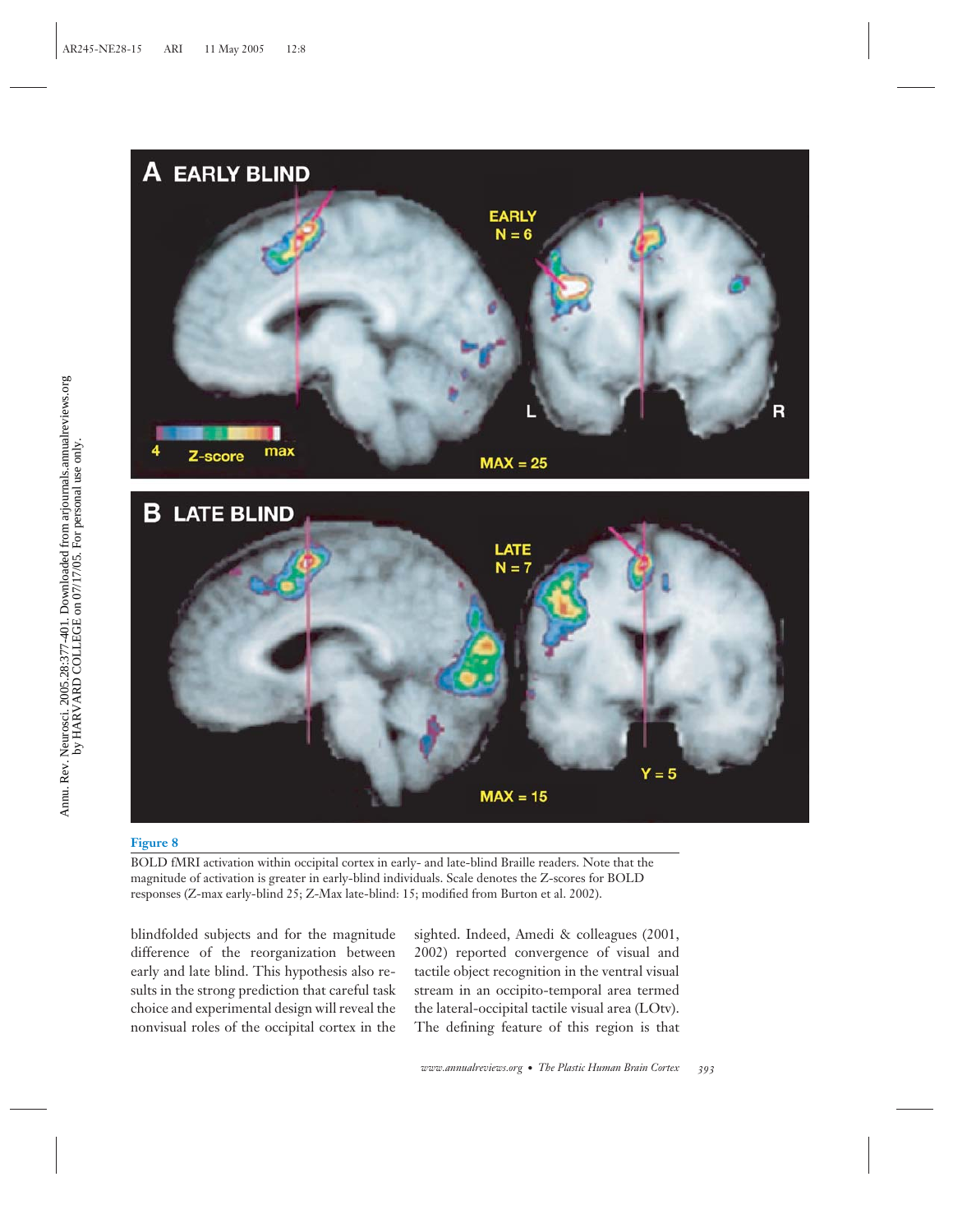

**Figure 9**

Verbal memory fMRI activation in early visual cortex of congenitally blind subjects correlates with their superior verbal memory abilities. Congenitally blind subjects show robust activation in the left visual cortex during a verbal memory task of abstract word retrieval, which involves no sensory stimulation. The left-lateralized activity stretches from V1, via extrastriate retinotopic areas, to nonretinotopic areas such as the lateral occipital complex (LOC; *top panel* ). This activation was correlated with the subjects' verbal memory abilities (*lower panel* ). Subjects were tested on the percentage of words they remembered six months after the scan. In general, blind subjects remembered more words and showed greater V1 activation than did the sighted controls. The correlation between V1 activity and performance was significant only in blind subjects (modified from Amedi et al. 2003).

it is activated preferentially by object shape rather than by texture and scrambled images of the object. Similarly, TMS studies have revealed that the visual cortex of the sighted is functionally involved in tactile processing of orientation (Zangaladze et al. 1999) and judging of distance between Braille dots (Merabet et al. 2004a). Recent fMRI work even suggests that as compared with phonemic word generation, semantic word generation

involves (in addition to a series of other brain regions) activation of bilateral occipital cortices in sighted subjects (Press et al. 2004).

Therefore, in the visual system in response to loss of visual input, we encounter a similar situation to the one discussed in the context of the motor system: In a first step the nervous system is molded rapidly by shifts of strength in existing connections. In a second step new structural connections are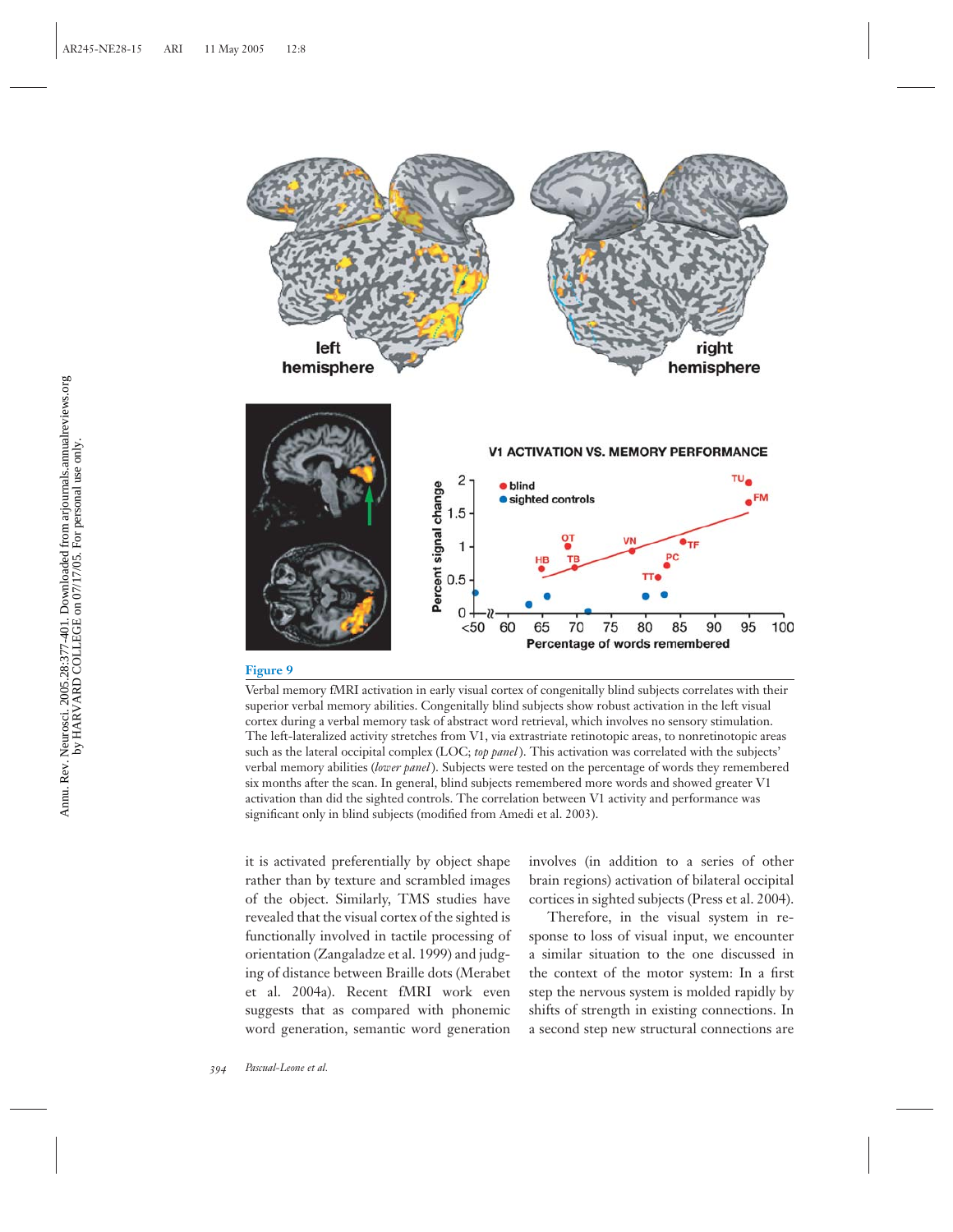established giving rise to new capacities such as improved verbal memory through recruitment of the occipital cortex (Amedi et al. 2003); the remarkably high incidence of absolute pitch in early-blind subjects in the absence of the expected changes in planum temporal asymmetry (Hamilton et al. 2004); or the superior auditory localization ability of blind subjects, which correlates with the amount of striate cortex activation (Gougoux et al. 2005).

However, just as in the motor system, plasticity risks becoming the cause of pathology. For example, acutely after visual deafferentation, just as after a focal lesion of the occipital cortex, altered cortical excitability and rapid changes in cortico-cortical connectivity frequently lead to visual hallucinations and phantom vision (Merabet et al. 2004a). Such hallucinations can be suppressed by reducing cortical excitability through slow rTMS (Merabet et al. 2003). Eventually, hallucinations tend to subside, perhaps correlating with the long-lasting, cross-modal plasticity changes and the recruitment of the occipital cortex for high-order cognitive tasks. However, such plasticity, although aiding in the adaptation to blindness, poses difficult challenges to vision restoration. Appropriate delivery of electrical stimulation to the retina or the occipital cortex can evoke patterned sensations of light even in those who have been blind for many years. However, success in developing functional visual prostheses requires an understanding of how to communicate effectively with the plastically changed, visually deprived brain to merge what is perceived visually with what is generated electrically (Merabet et al. 2005). Similarly challenging is the situation for patients who recover sight through surgical approaches (for example, cataract removal or corneal stemcell transplant) after long-term visual deprivation (Fine et al. 2003).

### **SUMMARY**

Plasticity in the motor system may be primarily driven by efferent demand, whereas in the



#### **Figure 10**

Schematic representation of changes affecting the occipital cortex after visual deafferentation. *A*: Following visual deafferentation, inputs from other sensory processing areas (*red and blue*) reach the occipital cortex via connections through multisensory cortical areas (and possibly through direct connections). *B*: The unmasking and strengthening of such connections (*thicker lines*) lead to enhanced multisensory processing at the level of the occipital cortex and may eventually lead to the establishment of new connections and functional roles.

visually deprived visual system it is the consequence of afferent input changes. Nevertheless, across systems the fundamental aspects of plasticity remain the same: Plasticity is an obligatory consequence of all neural activity (even mental practice), and environmental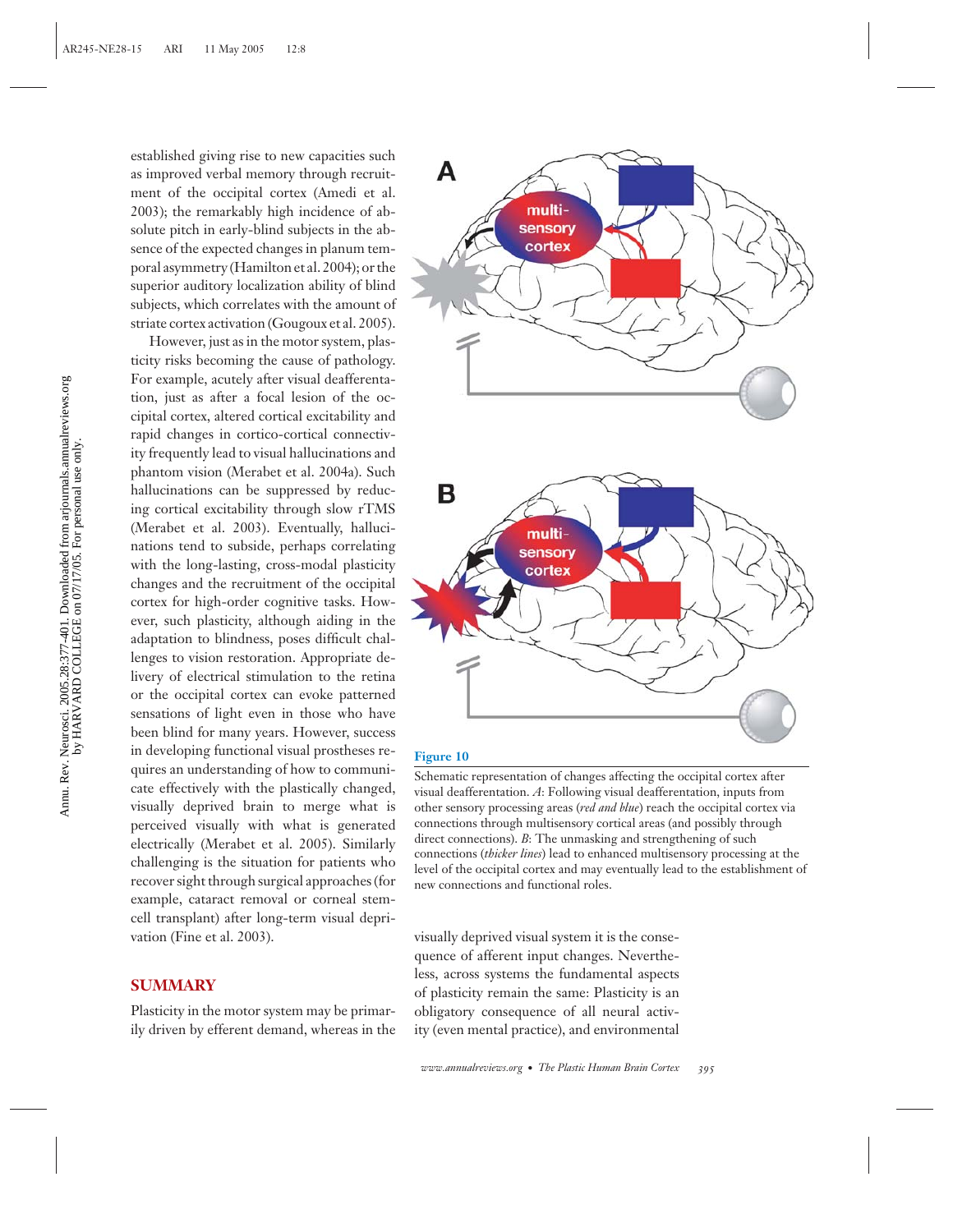**ICF:** intracortical facilitation

**M1:** motor cortex

#### **LOtv:**

lateral-occipital tactile visual area

**PMA:** premotor area

**PMd:** dorsal premotor cortex

**S1:** somatosensory cortex

#### **SMA:**

supplementary motor area

**SPECT:** single photon emission computerized tomography

**TMS:** transcranial magnetic stimulation pressures, functional significance, and experience are critical factors. For example, the role of the occipital cortex for tactile processing in the blind is likely to be fundamentally different for those who learn Braille early and those who do not.

Two steps of plasticity can be identified: unmasking existing connections that may be followed by establishment of new ones. The former provides an opportunity to learn about core aspects of normal physiology (for example, the role of cross-modal interactions in visual perception). The latter can give rise to unexpected capacities (for example, supranormal auditory abilities or verbal memory in the blind).

Plasticity is an intrinsic property of the human nervous system, and plastic changes may not necessarily represent a behavioral gain for a given subject. Plasticity is the mechanism for development and learning, as much as a cause of pathology and the cause of clinical disorders. Our challenge is to modulate neural plasticity for optimal behavioral gain, which is possible, for example, through behavioral modification and through invasive and noninvasive cortical stimulation.

So, what makes our dynamic plastic cortex possible? Experience and behavior correspond to the activity of all relevant neurons throughout the brain. Neuronal networks provide a most energy efficient, spatially compact, and precise means to process input signals and generate responses (Laughlin & Sejnowski 2003). Nodes in such networks, specific brain regions, are conceptualized as operators that contribute a given computation independent of the input (Pascual-Leone & Hamilton 2001). Inputs shift depending on the integration of a region in a distributed neural network, and the layered and reticular structure of the cortex with rich reafferent loops provides the substrate for rapid modulation of the engaged network nodes. Ultimately, plasticity is a most efficient way to utilize the brain's limited resources.

#### **ACKNOWLEDGMENTS**

Work on this review was supported by K24 RR018875, RO1-EY12091, RO1-DC05672, RO1- NS 47,754, RO1-NS 20,068, and R01-EB 00,5047. F.F. is supported by a grant from the Harvard Medical School Scholars in Clinical Sciences Program (NIH K30 HL004095-03). L.M. is supported by a K 23 mentored career development award from the National Eye Institute (K23 EY016131-01) and A.A. by a Human Frontiers Science Program award. The authors thank Mark Thivierge for invaluable administrative support.

#### LITERATURE CITED

Amedi A, Floel A, Knecht S, Zohary E, Cohen LG. 2004. Transcranial magnetic stimulation of the occipital pole interferes with verbal processing in blind subjects. *Nat. Neurosci.* 7:1266–70

Amedi A, Jacobson G, Hendler T, Malach R, Zohary E. 2002. Convergence of visual and tactile shape processing in the human lateral occipital complex. *Cereb. Cortex* 11:1202–12

- Amedi A, Malach R, Hendler T, Peled S, Zohary E. 2001. Visuo-haptic object-related activation in the ventral visual pathway. *Nat. Neurosci.* 3:324–30
- Amedi A, Raz N, Pianka P, Malach R, Zohary E. 2003. Early 'visual' cortex activation correlates with superior verbal memory performance in the blind. *Nat. Neurosci.* 6:758–66

Bara-Jimenez W, Catalan MJ, Hallett M, Gerloff C. 1998. Abnormal somatosensory homunculus in dystonia of the hand. *Ann. Neurol.* 44:828–31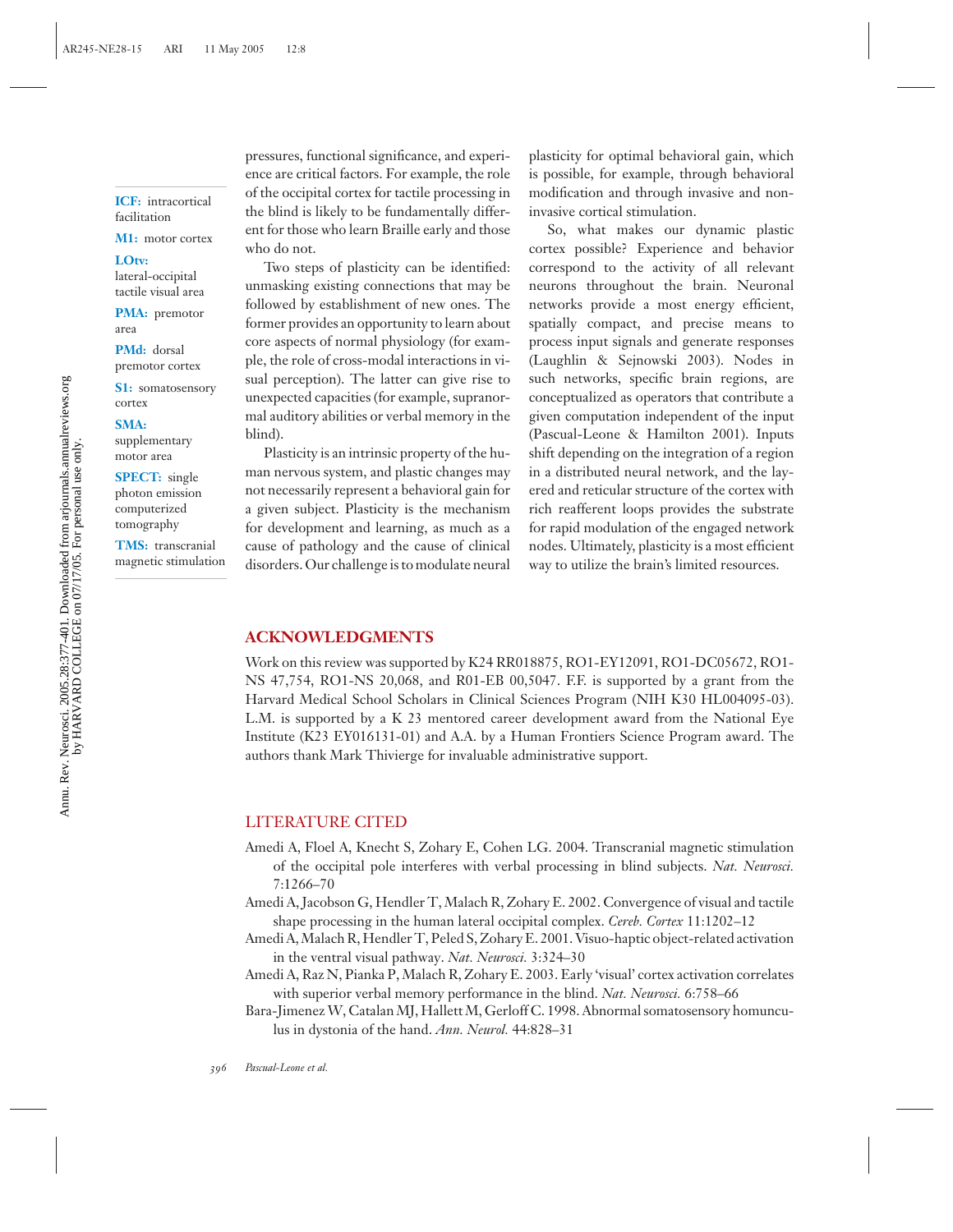- Baron JC, Cohen LG, Cramer SC, Dobkin BH, Johansen-Berg H, et al. 2004. Neuroimaging in stroke recovery: a position paper from the First International Workshop on Neuroimaging and Stroke Recovery. *Cerebrovasc. Dis.* 18:260–67
- Bestmann S, Baudewig J, Siebner HR, Rothwell JC, Frahm J. 2004. Functional MRI of the immediate impact of transcranial magnetic stimulation on cortical and subcortical motor circuits. *Eur. J. Neurosci.* 19:1950–62
- Brighina F, Bisiach E, Oliveri M, Piazza A, La Bua V, et al. 2003. 1 Hz repetitive transcranial magnetic stimulation of the unaffected hemisphere ameliorates contralesional visuospatial neglect in humans. *Neurosci. Lett.* 336:131–33
- Brown JA, Lutsep H, Cramer SC, Weinand M. 2003. Motor cortex stimulation for enhancement of recovery after stroke: case report. *Neurol. Res.* 25:815–18
- Büchel C, Price C, Frackowiak RSJ, et al. 1998. Different activation patterns in the visual cortex of late and congenitally blind subjects. *Brain* 121:409–19
- Burton H. 2003. Visual cortex activity in early and late blind people. *J. Neurosci.* 23:4005–11
- Burton H, Snyder AZ, Conturo TE, Akbudak E, Ollinger JM, Raichle ME. 2002a. Adaptive changes in early and late blind: a fMRI study of Braille reading. *J. Neurophysiol.* 87:589–607
- Burton H, Snyder AZ, Diamond JB, Raichle ME. 2002b. Adaptive changes in early and late blind: a FMRI study of verb generation to heard nouns. *J. Neurophysiol.* 88:3359–71
- Candia V, Elbert T, Altenmuller E, Rau H, Schafer T, Taub E. 1999. Constraint-induced movement therapy for focal hand dystonia in musicians. *Lancet* 353:42
- Candia V, Schafer T, Taub E, Rau H, Altenmuller E, et al. 2002. Sensory motor retuning: a behavioral treatment for focal hand dystonia of pianists and guitarists. *Arch. Phys. Med. Rehabil.* 83:1342–48
- Candia V, Wienbruch C, Elbert T, Rockstroh B, Ray W. 2003. Effective behavioral treatment of focal hand dystonia in musicians alters somatosensory cortical organization. *Proc. Natl. Acad. Sci. USA* 100:7942–46
- Carey JR, Kimberley TJ, Lewis SM, Auerbach EJ, Dorsey L, et al. 2002. Analysis of fMRI and finger tracking training in subjects with chronic stroke. *Brain* 125:773–88
- Chamagne P. 2003. Functional dystonia in musicians: rehabilitation. *Hand Clin.* 19:309–16
- Chen WH, Mima T, Siebner HR, Oga T, Hara H, et al. 2003. Low-frequency rTMS over lateral premotor cortex induces lasting changes in regional activation and functional coupling of cortical motor areas. *Clin. Neurophysiol.* 114:1628–37
- Cohen LG, Bandinelli S, Sato S, Kufta C, Hallett M. 1991. Attenuation in detection of somatosensory stimuli by transcranial magnetic stimulation. *Electroencephalogr. Clin. Neurophysiol.* 81:366–76
- Cohen LG, Celnik P, Pascual-Leone A, Corwell B, Falz L, et al. 1997. Functional relevance of cross-modal plasticity in blind humans. *Nature* 389:180–83
- Decety J, Ingvar DH. 1990. Brain structures participating in mental simulation of motor behavior: a neuropsychological interpretation. *Acta Psychol.* (*Amst.*) 73:13–34
- Doucet ME, Guillemot JP, Lassonde M, Gagne JP, Leclerc C, Lepore F. 2005. Blind subjects process auditory spectral cues more efficiently than sighted individuals. *Exp. Brain Res.* 160:194–202
- Elbert T, Candia V, Altenmuller E, Rau H, Sterr A, et al. 1998. Alteration of digital representations in somatosensory cortex in focal hand dystonia. *Neuroreport* 9:3571–75
- Fine I, Wade AR, Brewer AA, May MG, Goodman DF, et al. 2003. Long-term deprivation affects visual perception and cortex. *Nat. Neurosci.* 6(9):915–16
- Gougoux F, Lepore F, Lassonde M, Voss P, Zatorre RJ, Belin P. 2004. Neuropsychology: pitch discrimination in the early blind. *Nature* 430:309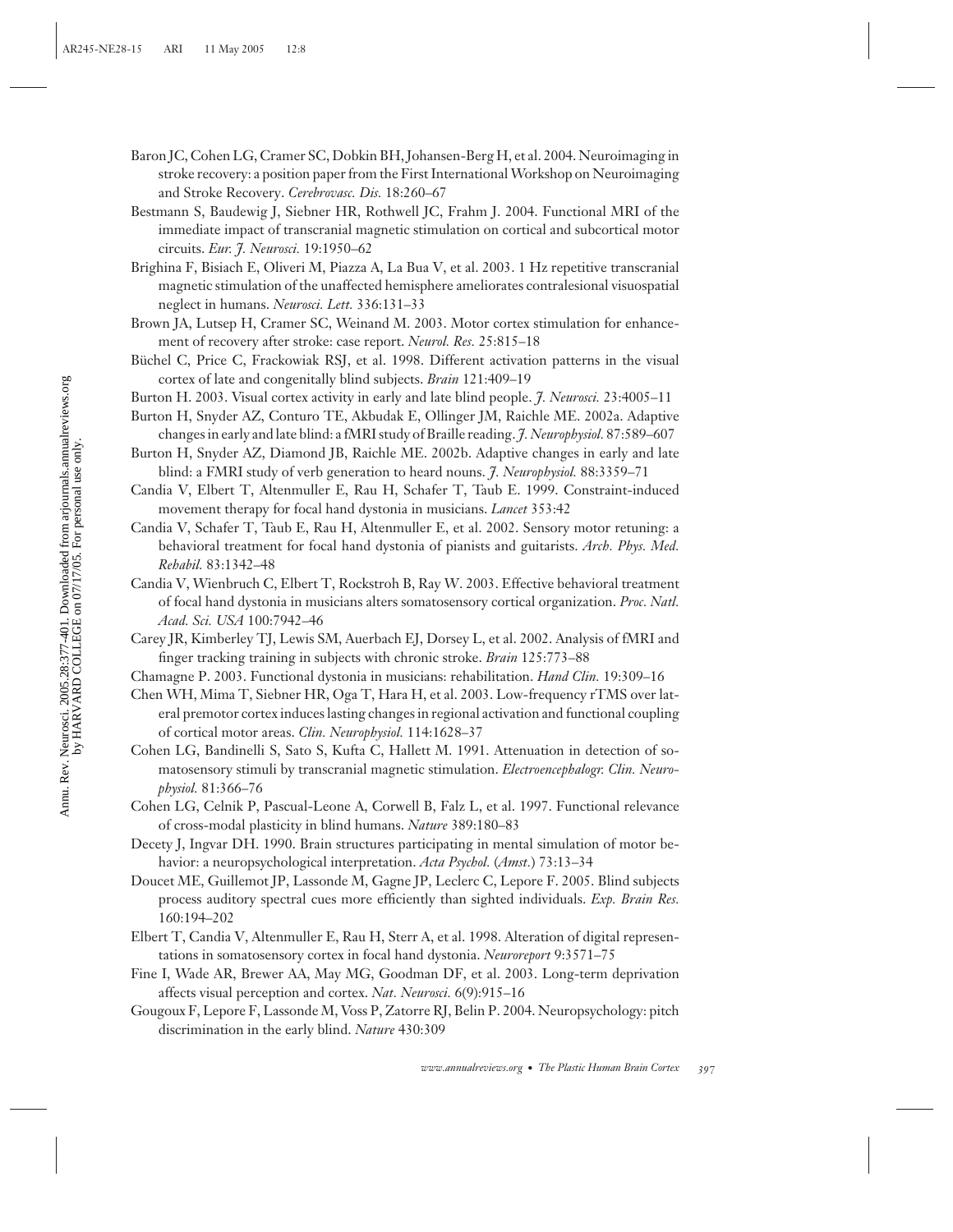- Gougoux F, Zatorre RJ, Lassonde M, Voss P, Lepore F. 2005. A functional neuroimaging study of sound localization: visual cortex activity performance in early-blind individuals. *PLoS Biol.* 3:e27
- Grafton ST, Mazziota JC, Presty S, Friston KJ, Frackowiak RSJ, Phleps ME. 1992. Functional anatomy of human procedural learning determined with regional cerebral blood flow and PET. *J. Neurosci.* 12:2542–48
- Grotta JC, Noser EA, Ro T, Boake C, Levin H, et al. 2004. Constraint-induced movement therapy. *Stroke* 35:2699–701
- Hallett M. 1995. Is dystonia a sensory disorder? *Ann. Neurol.* 38:139–40
- Hamilton R, Keenan JP, Catala M, Pascual-Leone A. 2000. Alexia for Braille following bilateral occipital stroke in an early blind woman. *Neuroreport* 11:237–40
- Hamilton RH, Pascual-Leone A. 1998. Cortical plasticity associated with Braille learning. *Trends Cogn. Sci.* 2:168–74
- Hamilton RH, Pascual-Leone A, Schlaug G. 2004. Absolute pitch in blind musicians. *Neuroreport* 15:803–6
- Hilgetag CC, Theoret H, Pascual-Leone A. 2001. Enhanced visual spatial attention ipsilateral to rTMS-induced 'virtual lesions' of human parietal cortex. *Nat. Neurosci.* 4:953–57
- Hollins M, Kelley EK. 1988. Spatial updating in blind and sighted people. *Percept. Psychophys.* 43:380–88
- Huang YZ, Edwards MJ, Rounis E, Bhatia KP, Rothwell JC. 2005. Theta burst stimulation of the human motor cortex. *Neuron* 45:201–6
- Jacobs KM, Donoghue JP. 1991. Reshaping the cortical motor map by unmasking latent intracortical connections. *Science* 251:944–47
- Jenkins IH, Brooks DJ, Nixon PD, Frackowiak RS, Passingham RE. 1994. Motor sequence learning: a study with positron emission tomography. *J. Neurosci.* 14:3775–90
- Karni A, Meyer G, Jezzard P, Adams MM, Turner R, Ungerleider LG. 1995. Functional MRI evidence for adult motor cortex plasticity during motor skill learning. *Nature* 377:155–58
- Karni A, Meyer G, Rey-Hipolito C, Jezzard P, Adams MM, et al. 1998. The acquisition of skilled motor performance: fast and slow experience-driven changes in primary motor cortex. *Proc. Natl. Acad. Sci. USA* 95:861–68
- Knecht S, Floel A, Drager B, Breitenstein C, Sommer J, et al. 2002. Degree of language lateralization determines susceptibility to unilateral brain lesions. *Nat. Neurosci.* 5:695– 99
- Kobayashi M, Hutchinson S, Schlaug G, Pascual-Leone A. 2003. Ipsilateral motor cortex activation on functional magnetic resonance imaging during unilateral hand movements is related to interhemispheric interactions. *Neuroimage* 20:2259–70
- Kobayashi M, Hutchinson S, Theoret H, Schlaug G, Pascual-Leone A. 2004. Repetitive TMS of the motor cortex improves ipsilateral sequential simple finger movements. *Neurology* 62:91–98

Laughlin SB, Sejnowski TJ. 2003. Communication in neuronal networks. *Science* 301:1870–73

- Lee L, Siebner HR, Rowe JB, Rizzo V, Rothwell JC, et al. 2003. Acute remapping within the motor system induced by low-frequency repetitive transcranial magnetic stimulation. *J. Neurosci.* 23:5308–18
- Lessard N, Pare M, Lepore F, Lassonde M. 1998. Early-blind human subjects localize sound sources better than sighted subjects. *Nature* 395:278–80
- Liepert J, Storch P, Fritsch A, Weiller C. 2000. Motor cortex disinhibition in acute stroke. *Clin. Neurophysiol.* 111:671–76
- Liepert J, Uhde I, Graf S, Leidner O, Weiller C. 2001. Motor cortex plasticity during forced-use therapy in stroke patients: a preliminary study. *J. Neurol.* 248:315–21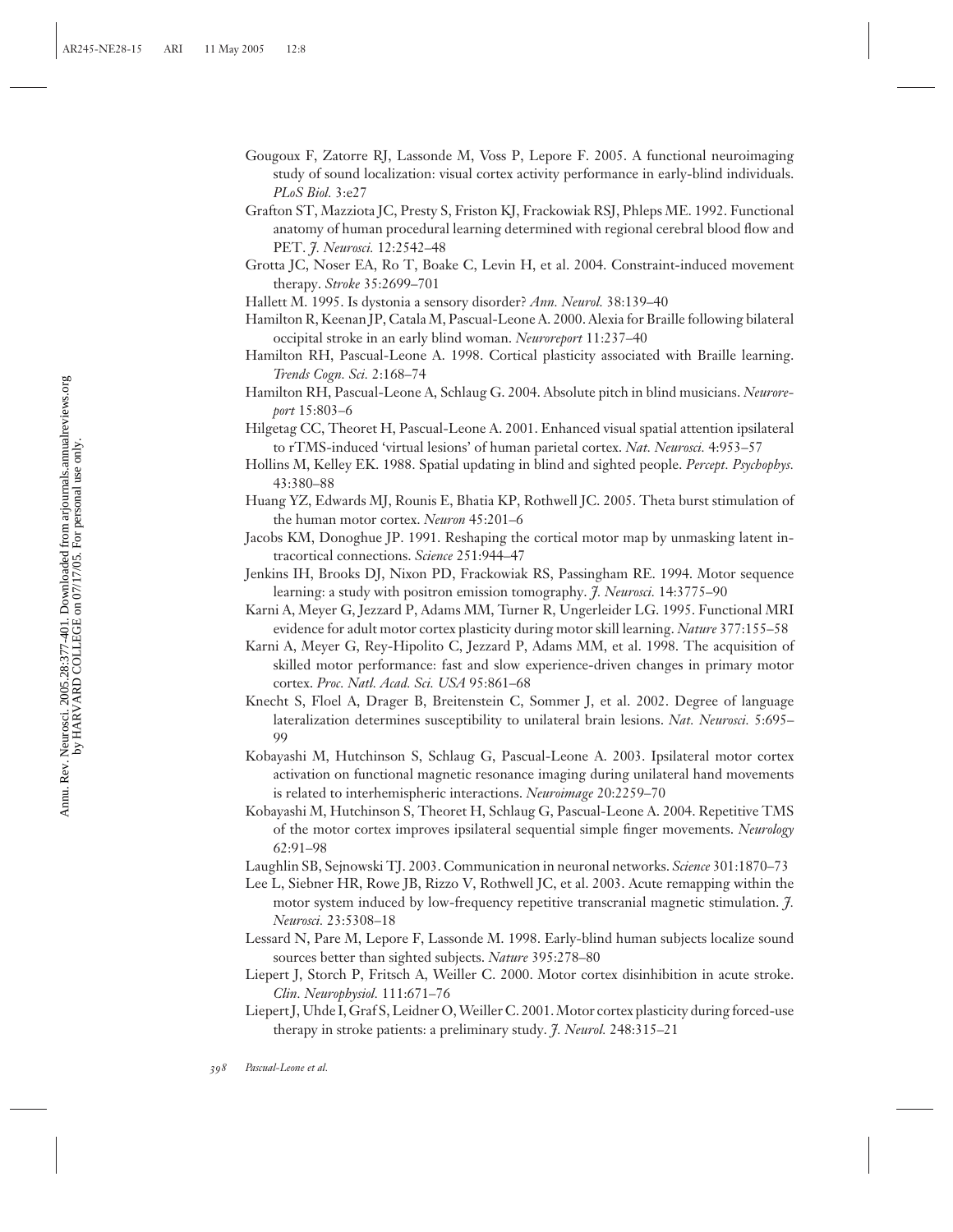- Maeda F, Keenan JP, Tormos JM, Topka H, Pascual-Leone A. 2000. Modulation of corticospinal excitability by repetitive transcranial magnetic stimulation. *Clin. Neurophysiol.* 111:800–5
- Mansur CG, Fregni F, Boggio PS, Riberto M, Gallucci-Neto J, et al. 2005. A sham-stimulation controlled trial of rTMS of the unaffected hemisphere on hand motor function after stroke. *Neurology*. In press
- Mark VW, Taub E. 2004. Constraint-induced movement therapy for chronic stroke hemiparesis and other disabilities. *Restor. Neurol. Neurosci.* 22:317–36
- Martin PI, Naeser MA, Theoret H, Tormos JM, Nicholas M, et al. 2004. Transcranial magnetic stimulation as a complementary treatment for aphasia. *Semin. Speech Lang.* 25:181–91
- Melzer P, Morgan VL, Pickens DR, Price RR, Wall RS, Ebner FF. 2001. Cortical activation during Braille reading is influenced by early visual experience in subjects with severe visual disability: a correlational fMRI study. *Hum. Brain Mapp.* 14:186–95
- Merabet L, Amedi A, Pascual-Leone A. 2005. Activation of the visual cortex by Braille reading in blind subjects. In *Reprogramming Cerebral Cortex: Plasticity Following Central and Peripheral Lesions*, ed. S Lomber, JJ Eggermont. Oxford, UK: Oxford Univ. Press. In press
- Merabet L, Kobayashi M, Barton J, Pascual-Leone A. 2003. Suppression of complex visual hallucinatory experiences by occipital transcranial magnetic stimulation: a case report. *Neurocase* 9(5):436–40
- Merabet L, Maguire D, Warde A, Altruescu K, Stickold R, Pascual-Leone A. 2004a. Visual hallucinations during prolonged blindfolding in sighted subjects. *J. Neuro-Ophthalmol.* 24:109–13
- Merabet L, Rizzo J, Amedi A, Somers D, Pascual-Leone A. 2005. What blindness can tell us about seeing again: Merging neuroplasticity and neuroprostheses. *Nat. Rev. Neurosci.* 6: 71–77
- Merabet L, Thut G, Murray B, Andrews J, Hsiao S, Pascual-Leone A. 2004b. Feeling by sight or seeing by touch? *Neuron* 42:173–79
- Murase N, Duque J, Mazzocchio R, Cohen LG. 2004. Influence of interhemispheric interactions on motor function in chronic stroke. *Ann. Neurol.* 55:400–9
- Naeser MS, Martin PI, Nicholas M, Baker EH, Seekins H, et al. 2005a. Improved naming after TMS treatments in a chronic, global Aphasia patient—case report. *Neurocase*. In press
- Naeser MS, Martin PI, Nicholas M, Baker EH, Seekins H, et al. 2005b. Improved picture naming in chronic Aphasia after TMS to part of right Broca's area, an open-protocol study. *Brain Lang*. In press
- Noppeney U, Friston KJ, Price CJ. 2003. Effects of visual deprivation on the organization of the semantic system. *Brain* 126:1620–27
- Oliveri M, Bisiach E, Brighina F, Piazza A, La Bua V, et al. 2001. rTMS of the unaffected hemisphere transiently reduces contralesional visuospatial hemineglect. *Neurology* 57:1338–40
- Oliviero A, Strens LH, Di Lazzaro V, Tonali PA, Brown P. 2003. Persistent effects of high frequency repetitive TMS on the coupling between motor areas in the human. *Exp. Brain Res.* 149:107–13
- Pantev C, Engelien A, Candia V, Elbert T. 2001. Representational cortex in musicians. Plastic alterations in response to musical practice. *Ann. N.Y. Acad. Sci.* 930:300–14
- Pascual-Leone A. 1996. Reorganization of cortical motor outputs in the acquisition of new motor skills. In *Recent Advances in Clinical Neurophysiology*, ed. J Kinura, H Shibasaki, pp. 304–8. Amsterdam: Elsevier Sci.
- Pascual-Leone A, Cohen LG, Brasil-Neto JP, Valls-Sole J, Hallett M. 1994. Differentiation of sensorimotor neuronal structures responsible for induction of motor evoked potentials,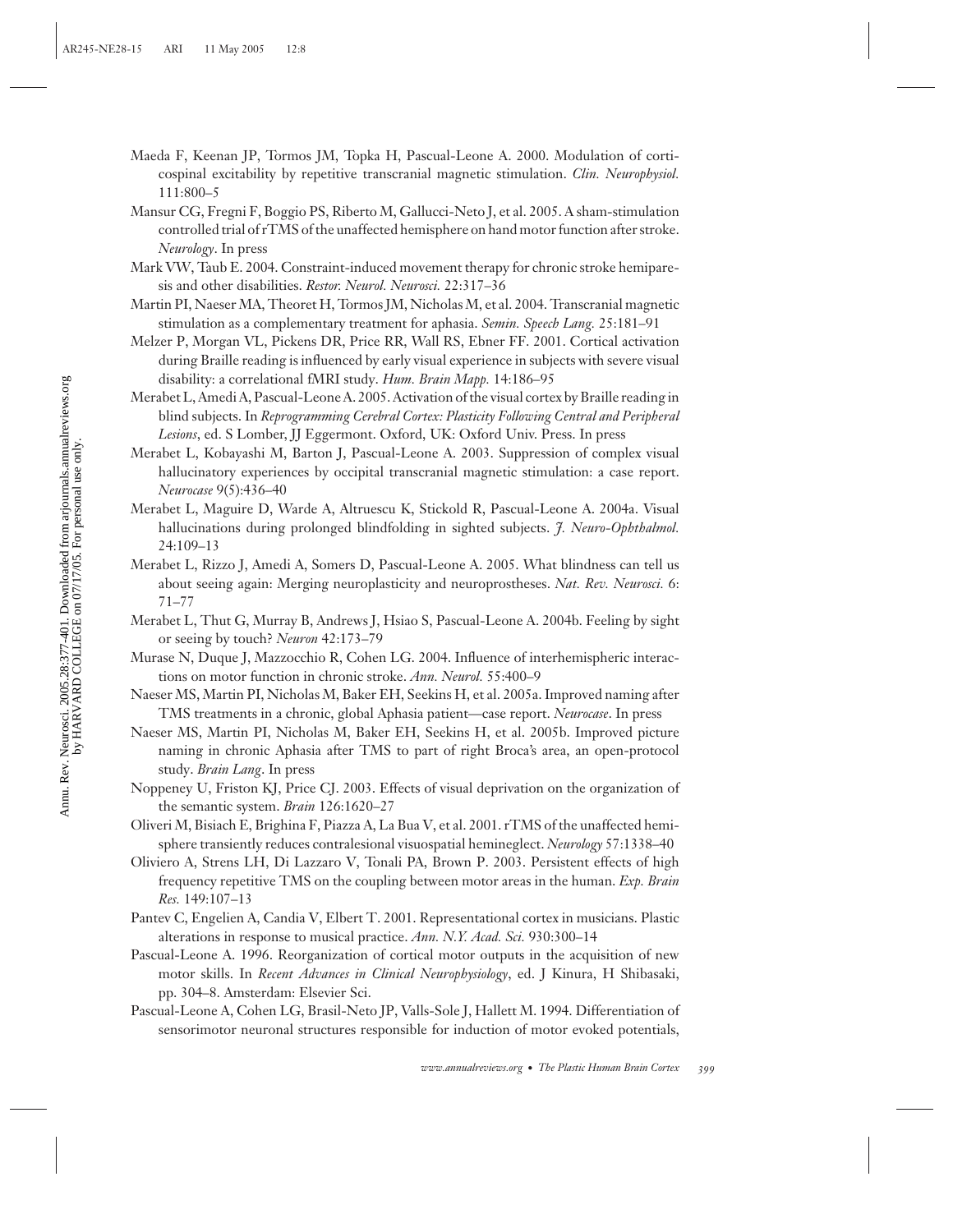attenuation in detection of somatosensory stimuli, and induction of sensation of movement by mapping of optimal current directions. *Electroencephalogr. Clin. Neurophysiol.* 93:230–36

- Pascual-Leone A, Hamilton RH. 2001. The metamodal organization of the brain. *Prog. Brain Res.* 134:427–45
- Pascual-Leone A, Nguyet D, Cohen LG, Brasil-Neto JP, Cammarota A, Hallett M. 1995. Modulation of muscle responses evoked by transcranial magnetic stimulation during the acquisition of new fine motor skills. *J. Neurophysiol.* 74:1037–45
- Pascual-Leone A, Tormos JM, Keenan J, Tarazona F, Canete C, Catala MD. 1998. Study and modulation of human cortical excitability with transcranial magnetic stimulation. *J. Clin. Neurophysiol.* 15:333–43
- Pascual-Leone A, Walsh V, Rothwell J. 2000. Transcranial magnetic stimulation in cognitive neuroscience—virtual lesion, chronometry, and functional connectivity. *Curr. Opin. Neurobiol.* 10:232–37
- Phelps ME, Mazziotta JC, Kuhl DE, Nuwer M, Packwood J, et al. 1981. Tomographic mapping of human cerebral metabolism visual stimulation and deprivation. *Neurology* 31:517–29
- Plautz EJ, Barbay S, Frost SB, Friel KM, Dancause N, et al. 2003. Post-infarct cortical plasticity and behavioral recovery using concurrent cortical stimulation and rehabilitative training: a feasibility study in primates. *Neurol. Res.* 25:801–10
- Press DZ, Casement MD, Moo LR, Alsop DC. 2004. Imaging phonological and semantic networks with fMRI. *Soc. Neurosci. Abstr. Viewer/Itinerary Planner*. No. 80.13
- Pujol J, Roset-Llobet J, Rosines-Cubells D, Deus J, Narberhaus B, et al. 2000. Brain cortical activation during guitar-induced hand dystonia studied by functional MRI. *Neuroimage* 12:257–67
- Rauschecker JP. 1995. Developmental plasticity and memory. *Behav. Brain Res.* 66:7–12
- Roder B, Stock O, Bien S, Neville H, Rosler F. 2002. Speech processing activates visual cortex in congenitally blind humans. *Eur. J. Neurosci.* 16:930–36
- Roland PE, Eriksson L, Stone-Elander S, Widen L. 1987. Does mental activity change the oxidative metabolism of the brain? *J. Neurosci.* 7:2373–89
- Rossini PM, Dal Forno G. 2004. Neuronal post-stroke plasticity in the adult. *Restor. Neurol. Neurosci.* 22:193–206
- Sadato N, Okada T, Honda M, Yonekura Y. 2002. Critical period for cross-modal plasticity in blind humans: a functional MRI study. *Neuroimage* 16:389–400
- Sadato N, Pascual-Leone A, Grafman J, Deiber MP, Ibanez V, Hallett M. 1998. Neural networks for Braille reading by the blind. *Brain* 121(Pt. 7):1213–29
- Sadato N, Pascual-Leone A, Grafman J, Ibanez V, Deiber MP, et al. 1996. Activation of the primary visual cortex by Braille reading in blind subjects. *Nature* 380:526–28
- Sanes JN, Wang J, Donoghue JP. 1992. Immediate and delayed changes of rat motor cortical output representation with new forelimb configurations. *Cereb. Cortex* 2:141–52
- Seitz RJ, Roland E, Bohm C, Greitz T, Stone ES. 1990. Motor learning in man: a positron emission tomographic study. *Neuroreport* 1:57–60
- Shimizu T, Hosaki A, Hino T, Sato M, Komori T, et al. 2002. Motor cortical disinhibition in the unaffected hemisphere after unilateral cortical stroke. *Brain* 125:1896–907
- Siebner HR, Tormos JM, Ceballos-Baumann AO, Auer C, Catala MD, et al. 1999. Lowfrequency repetitive transcranial magnetic stimulation of the motor cortex in writer's cramp. *Neurology* 52:529–37
- Strens LH, Oliviero A, Bloem BR, Gerschlager W, Rothwell JC, Brown P. 2002. The effects of subthreshold 1 Hz repetitive TMS on cortico-cortical and interhemispheric coherence. *Clin. Neurophysiol.* 113:1279–85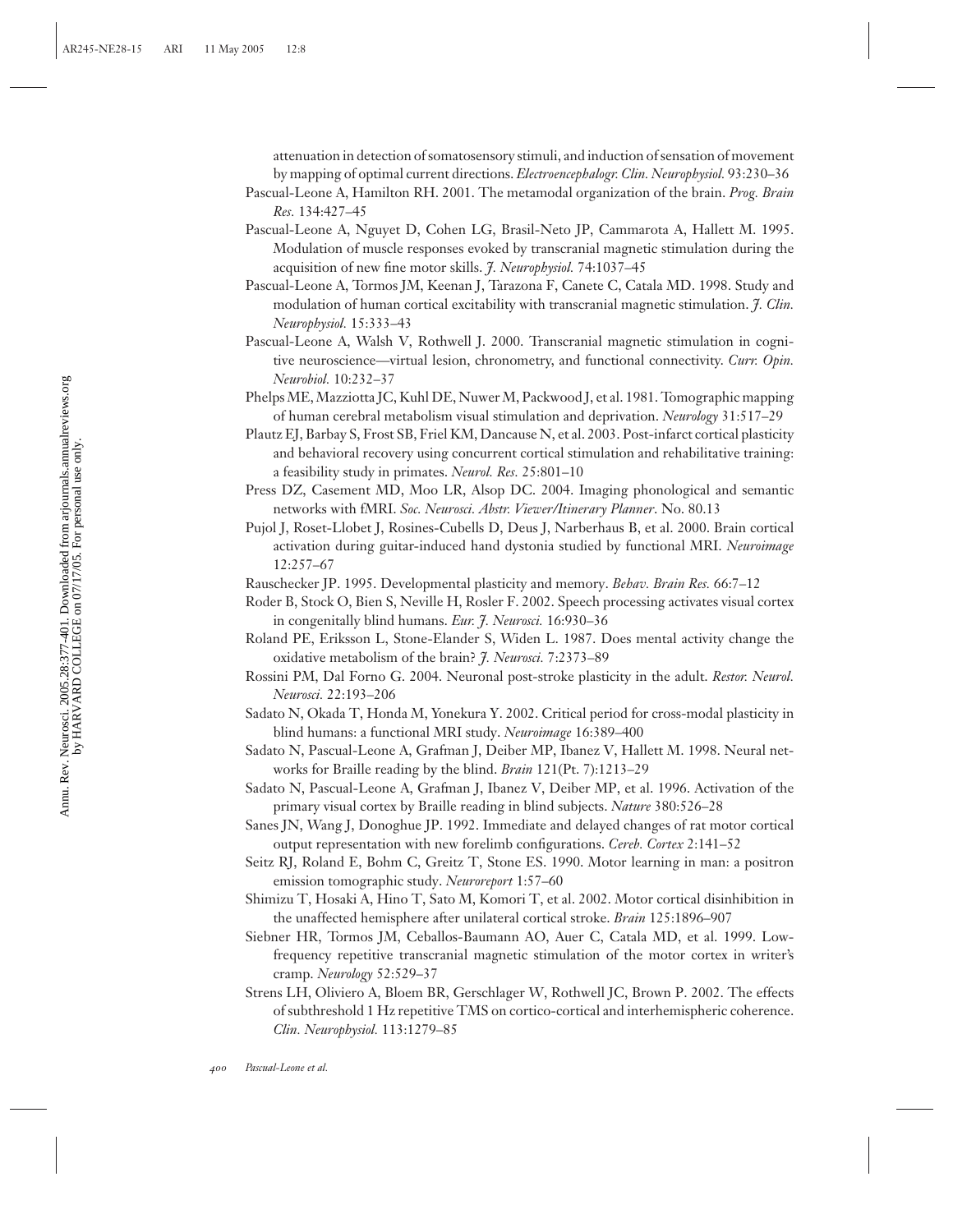- Theoret H, Merabet L, Pascual-Leone A. 2004. Behavioral and neuroplastic changes in the blind: evidence for functionally relevant cross-modal interactions. *J. Physiol.* (*Paris*) 98(1– 3):221–33
- Uhl F, Franzen P, Lindinger G, et al. 1991. On the functionality of the visually deprived occipital cortex in early blind person. *Neurosci. Lett.* 124:256–59
- Uhl F, Franzen P, Podreka I, et al. 1993. Increased regional cerebral blood flow in inferior occipital cortex and the cerebellum of early blind humans. *Neurosci. Lett.* 150:162–64
- van Boven R, Hamilton R, Kaufman T, Keenan JP, Pascual-Leone A. 2000. Tactile spatial resolution in blind Braille readers. *Neurology* 54:2030–46
- Voss P, Lassonde M, Gougoux F, Fortin M, Guillemot JP, Lepore F. 2004. Early- and late-onset blind individuals show supra-normal auditory abilities in far-space. *Curr. Biol.* 14:1734–38
- Walsh V, Pascual-Leone A. 2003. *Neurochronometrics of Mind: TMS in Cognitive Science*. Cambridge, MA: MIT Press
- Wanet-Defalque MC, Veraart C, De Volder A, Metz R, Michel C, et al. 1988. High metabolic activity in the visual cortex of early blind human subjects. *Brain Res.* 446:369–73
- Ward NS, Brown MM, Thompson AJ, Frackowiak RS. 2003. Neural correlates of motor recovery after stroke: a longitudinal fMRI study. *Brain* 126:2476–96
- Werhahn KJ, Conforto AB, Kadom N, Hallett M, Cohen LG. 2003. Contribution of the ipsilateral motor cortex to recovery after chronic stroke. *Ann. Neurol.* 54:464–72
- Wittenberg GF, Werhahn KJ, Wassermann EM, Herscovitch P, Cohen LG. 2004. Functional connectivity between somatosensory and visual cortex in early blind humans. *Eur. J. Neurosci.* 20(7):1923–27
- Zangaladze A, Epstein CM, Grafton ST, Sathian K. 1999. Involvement of visual cortex in tactile discrimination of orientation. *Nature* 401:587–90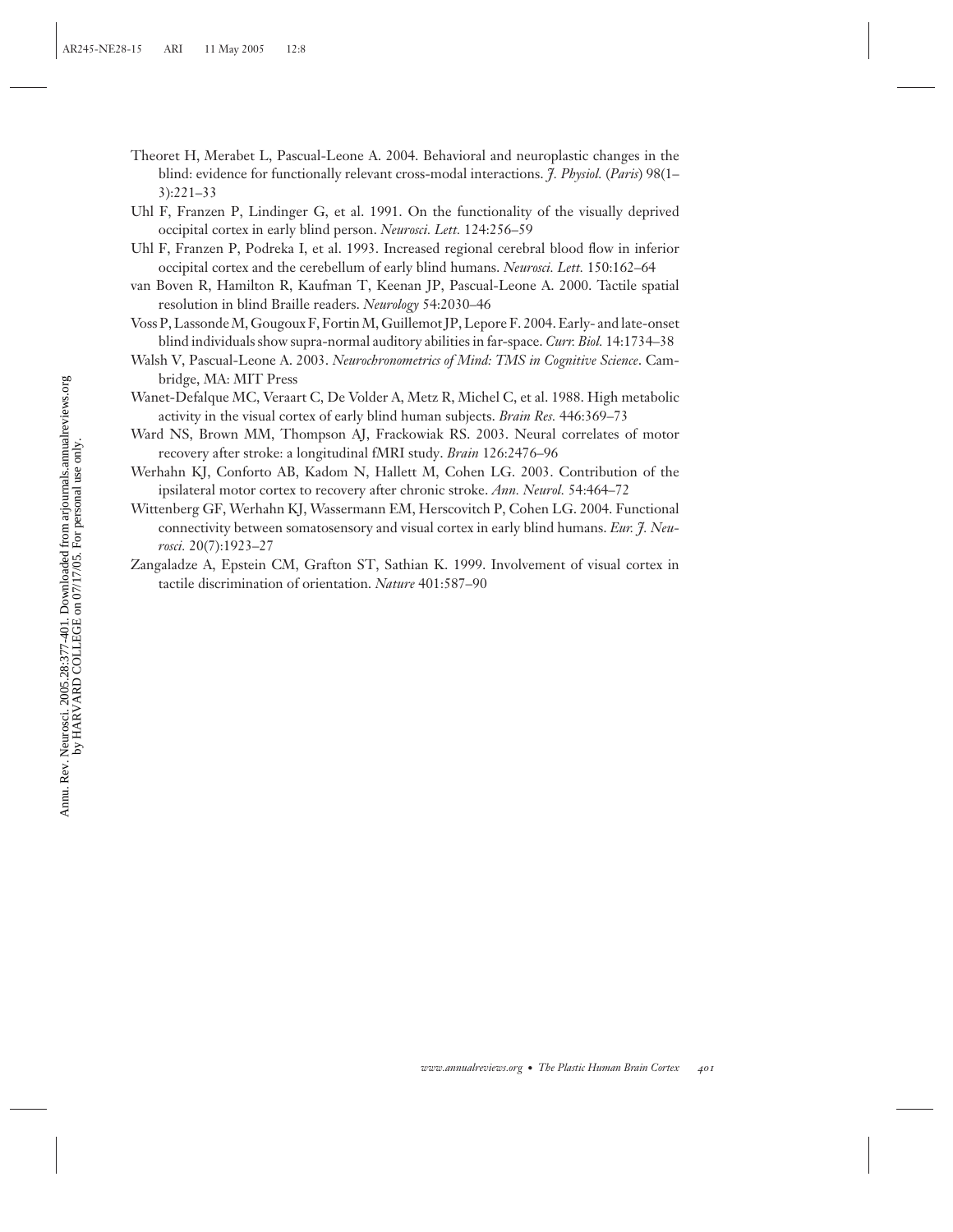Annu. Rev. Neurosci. 2005.28:377-401. Downloaded from arjournals.annualreviews.org<br>by HARVARD COLLEGE on 07/17/05. For personal use only. Annu. Rev. Neurosci. 2005.28:377-401. Downloaded from arjournals.annualreviews.org by HARVARD COLLEGE on 07/17/05. For personal use only.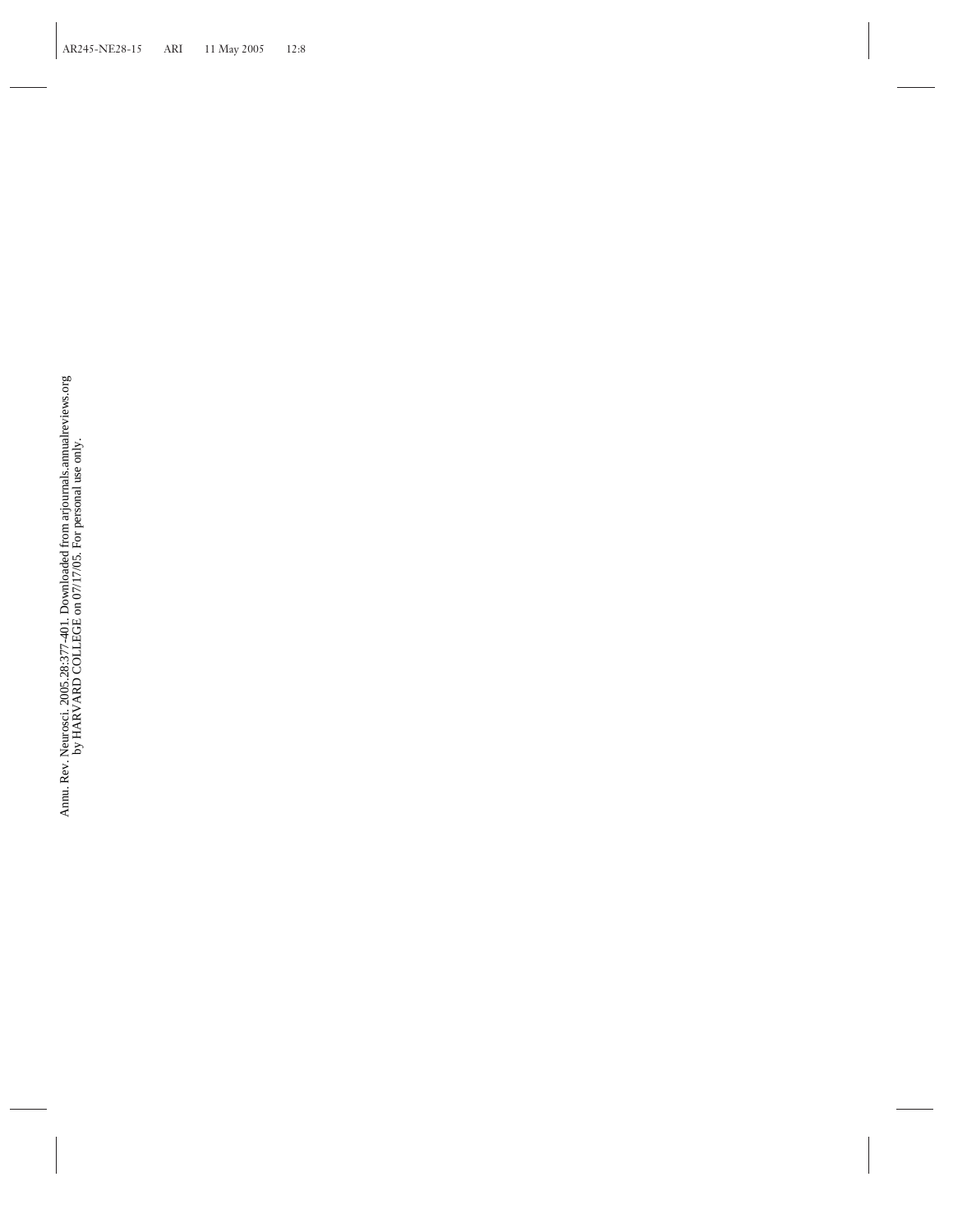$\overline{\text{R}}$ 

**Annual Review of Neuroscience**

Volume 28, 2005

# **Contents**

|  | Genetics of Brain Structure and Intelligence                                                                                                                                                                                                                                                                                                                                                                                                                                             |  |
|--|------------------------------------------------------------------------------------------------------------------------------------------------------------------------------------------------------------------------------------------------------------------------------------------------------------------------------------------------------------------------------------------------------------------------------------------------------------------------------------------|--|
|  | Genetics of Brain Structure and Intelligence<br>of Arthur W. Toga and Paul M. Thompson<br>S. The Actin Cytoskeleton: Integrating Form and Function at the Synapse<br>S. Christian Dillon and Yukiko Goda<br>Fig. Christian Dillon and                                                                                                                                                                                                                                                    |  |
|  | Darren J. Moore, Andrew B. West, Valina L. Dawson, and Ted M. Dawson 57                                                                                                                                                                                                                                                                                                                                                                                                                  |  |
|  | $\begin{array}{l} \n\mathbb{E} \rightarrow \mathbb{R}^{n} \quad \mathbb{E} \quad \mathbb{E} \quad \mathbb{E} \quad \mathbb{E} \quad \mathbb{E} \quad \mathbb{E} \quad \mathbb{E} \quad \mathbb{E} \quad \mathbb{E} \quad \mathbb{E} \quad \mathbb{E} \quad \mathbb{E} \quad \mathbb{E} \quad \mathbb{E} \quad \mathbb{E} \quad \mathbb{E} \quad \mathbb{E} \quad \mathbb{E} \quad \mathbb{E} \quad \mathbb{E} \quad \mathbb{E} \quad \mathbb{E} \quad \mathbb{E} \quad \mathbb{E} \quad$ |  |
|  | $\frac{1}{2}$<br>$\frac{1}{2}$<br>$\frac{1}{2}$<br>$\frac{1}{2}$<br>$\frac{1}{2}$<br>$\frac{1}{2}$<br>$\frac{1}{2}$<br>$\frac{1}{2}$<br>$\frac{1}{2}$<br>$\frac{1}{2}$<br>$\frac{1}{2}$<br>$\frac{1}{2}$<br>$\frac{1}{2}$<br>$\frac{1}{2}$<br>$\frac{1}{2}$<br>$\frac{1}{2}$<br>$\frac{1}{2}$<br>$\frac{1}{2}$<br>$\frac{1}{2}$<br>$\frac{1}{2}$<br>                                                                                                                                     |  |
|  |                                                                                                                                                                                                                                                                                                                                                                                                                                                                                          |  |
|  | ತ್ತಕ್ಷ<br>चे Xon Retraction and Degeneration in Development and Disease                                                                                                                                                                                                                                                                                                                                                                                                                  |  |
|  |                                                                                                                                                                                                                                                                                                                                                                                                                                                                                          |  |
|  | Exam recent and Dennis D.M. O'Leary<br>Second Liqun Luo and Dennis D.M. O'Leary<br>Second and Function of Visual Area MT<br>Second T. Born and David C. Bradley<br>Second and Survival Signals Controlling Sympathetic Nervous System                                                                                                                                                                                                                                                    |  |
|  |                                                                                                                                                                                                                                                                                                                                                                                                                                                                                          |  |
|  | Adult Neurogenesis in the Mammalian Central Nervous System<br>223                                                                                                                                                                                                                                                                                                                                                                                                                        |  |
|  | Mechanisms of Vertebrate Synaptogenesis<br>Clarissa L. Waites, Ann Marie Craig, and Craig C. Garner  251                                                                                                                                                                                                                                                                                                                                                                                 |  |
|  | Olfactory Memory Formation in Drosophila: From Molecular<br>to Systems Neuroscience<br>275                                                                                                                                                                                                                                                                                                                                                                                               |  |
|  | The Circuitry of V1 and V2: Integration of Color, Form, and Motion                                                                                                                                                                                                                                                                                                                                                                                                                       |  |
|  |                                                                                                                                                                                                                                                                                                                                                                                                                                                                                          |  |